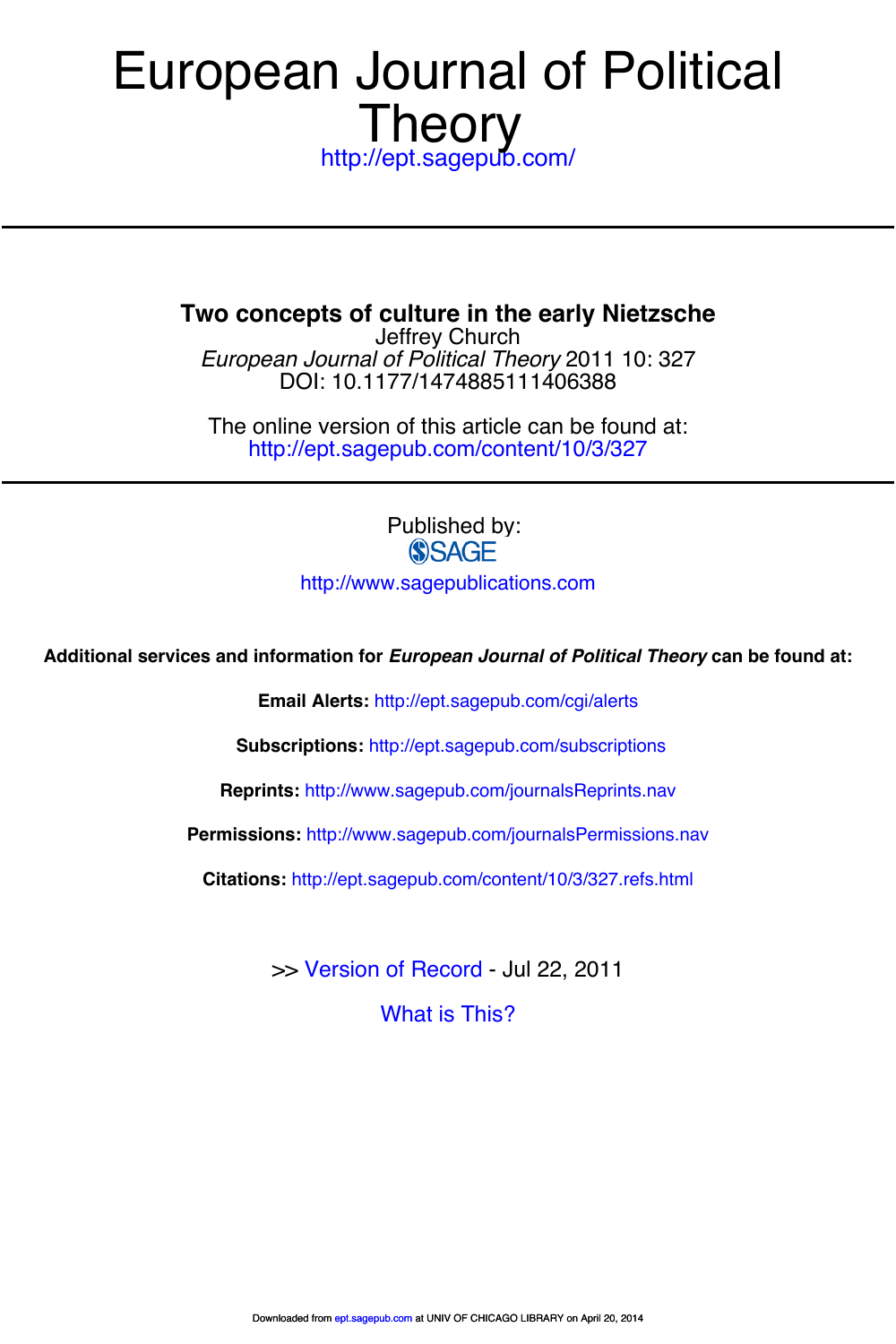

## Two concepts of culture in the early Nietzsche

Jeffrey Church University of Houston

European Journal of Political Theory 10(3) 327–349 ! The Author(s) 2011 Reprints and permissions: sagepub.co.uk/journalsPermissions.nav DOI: 10.1177/1474885111406388 ept.sagepub.com



#### Abstract

Culture remains a divisive issue in liberal democracies, and this article argues Nietzsche offers a principled middle ground between the conservative and progressive camps of recent and ongoing 'culture wars'. Hence, this article challenges the 'aristocratic' versus 'democratic' Nietzsche debate by making the case that Nietzsche defended two opposed notions of culture in his early period work: a national or group culture and a cosmopolitan culture. This opposition is salutary, however, in that each form of culture moderates the excesses of the other so that both jointly can aim to perfect what Nietzsche claims is our bifurcated human nature.

#### Keywords

culture, Nietzsche, perfectionism

The scholarship on Nietzsche's 'politics' has become increasingly sophisticated in recent years but no less divisive. The camps are familiar – Nietzsche the 'aristocratic radical', the arch-critic of democracy, defending a 'discipline and breeding' program to produce a ruthless, powerful overman, versus Nietzsche the perfectionist liberal, the agonistic democrat, who anticipates postmodern challenges to identity and defenses of difference and  $play.$ <sup>1</sup>. The outlook for resolving this dispute is dim, as Nietzsche offers no extended discussion of concrete institutional design nor of an ideal conception of the good regime to adjudicate the dispute directly. In his early period work, Nietzsche discussed politics negatively, that is, as an obstacle to culture. Yet despite Nietzsche's distinction between culture and politics, the scholarly readings of Nietzsche's early essay Schopenhauer as Educator reflect the same divisions between aristocratic and democratic Nietzsche. This impasse can be overcome, then, if we attend to Nietzsche's views of the nature of culture and its difference from and relationship to politics. What emerges is a more nuanced view of Nietzsche's politics than those suggested by the aristocratic and democratic readings.

Corresponding author:

Jeffrey Church, 447 Phillip G. Hoffman Hall, Department of Political Science, University of Houston, Houston, TX 77204, (713)743-3914, USA Email: jchurch@uh.edu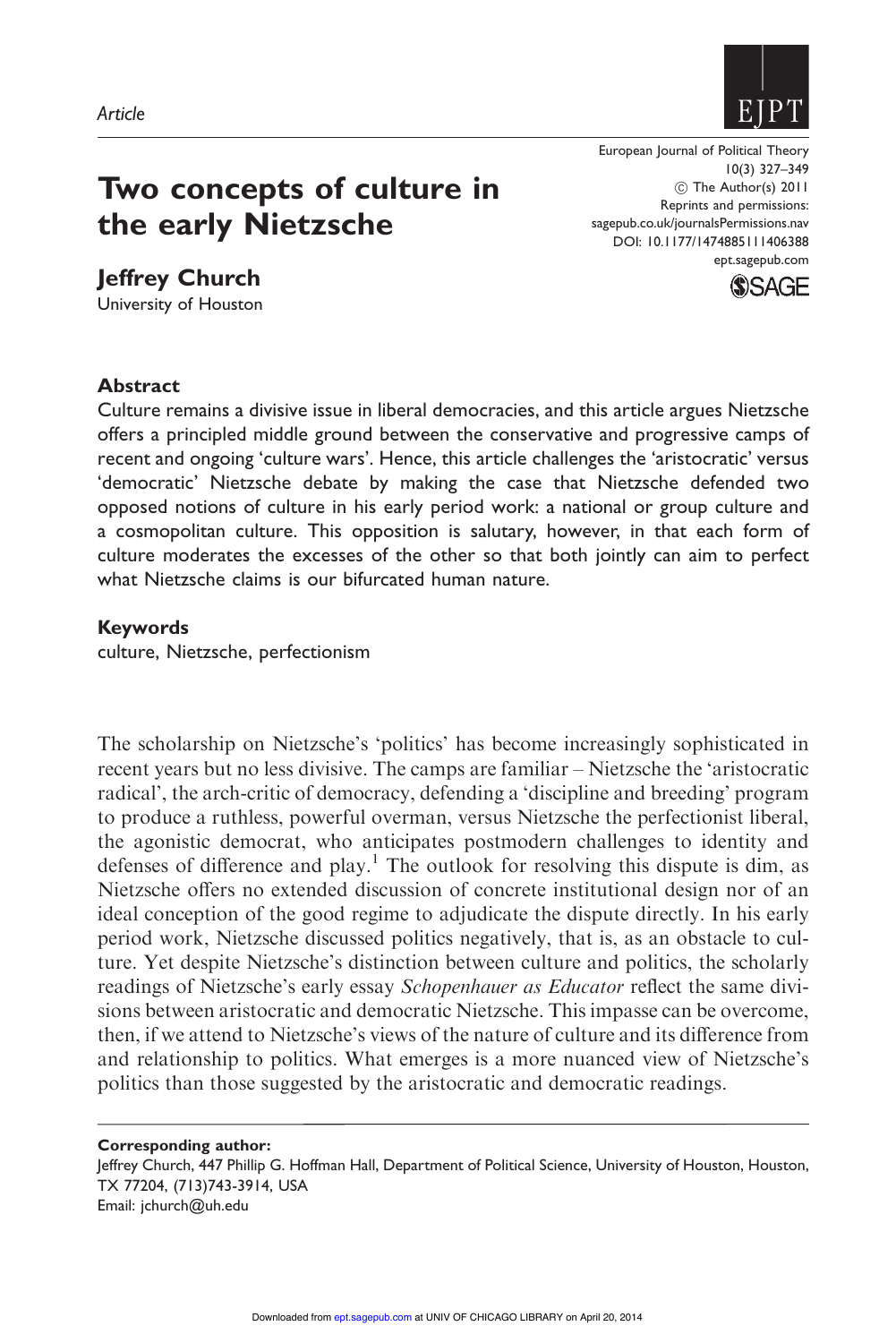The view that I will develop in this article, in short, is this: Nietzsche, I argue, saw culture as the arena in which humanity achieves wholeness against, on the one hand, the disintegrating effects of nature, and on the other, the barbarous tendencies of human society. These two problems afflicting humanity call for two different kinds of culture, one that enlists politics and one that eschews it. Nietzsche is hence neither an aristocratic radical nor a liberal purveyor of personal perfectionism. Rather, in defending both political and anti-political forms of culture at the same time, he sees that each arouses and moderates the impulses of the other, producing a dynamic and pluralistic cultural politics. This article thus not only offers a new interpretation of Nietzsche's view of culture, but it also provides a compelling alternative to contemporary conservative and progressive theories of culture and politics.

#### Culture and the problem of humanity

Many scholars understand Nietzsche's notion of culture quite broadly. As Warren describes the concept, culture is a 'medium of human activities in sensuous and intersubjective contexts'.<sup>2</sup> However, this broad definition will not do if we are to understand the difference between culture and politics. In particular, for Nietzsche, the fundamental way to understand different forms of human interaction is to grasp their purpose. Nietzsche suggests throughout his early work that culture be accorded a very noble purpose, that of the perfection of humanity.<sup>3</sup> Many contemporary scholars of Nietzsche agree that the famed German philosopher held the realization of humanity as the highest goal for human life – in short, he was a 'perfectionist'. Nietzsche himself did not use the term, but rather it was attributed to him by John Rawls and subsequently endorsed by scholars discussing (and disagreeing about) Nietzsche's Schopenhauer as Educator – Thomas Hurka, Stanley Cavell, and James Conant.<sup>4</sup> Perfectionism is an ethical theory – it provides a basis for our judgments about what sort of human life is good and what is not worth living. It shares a family resemblance with natural law theory in founding its judgments on a notion of what 'constitute[s] human nature', what is 'definitive of humanity', or what 'make[s] humans humans', and then arguing that the good life is what 'develops these properties to a high degree or realizes what is central to human nature', in Hurka's terms.<sup>5</sup> Though the term 'perfectionism' can be misleading when applied to Nietzsche – he rejects metaphysically grounded views of teleology – it indeed captures, in my view, Nietzsche's fundamental meta-ethical commitment, the perfection or completion of humanity.<sup>6</sup>

The 'perfectionists' often fail, however, to see that, for Nietzsche, the notion of 'humanity' and its end is intrinsically problematic. In this section, we will explore the problematic notion of 'humanity' that grounds Nietzsche's notion of culture, before turning to the two different instantiations of humanity in culture. Nietzsche, like all moderns, rejected the ancient and medieval view of nature, according to which human beings possessed a natural function or end in virtue of our position within a hierarchically or teleologically ordered universe. We human beings had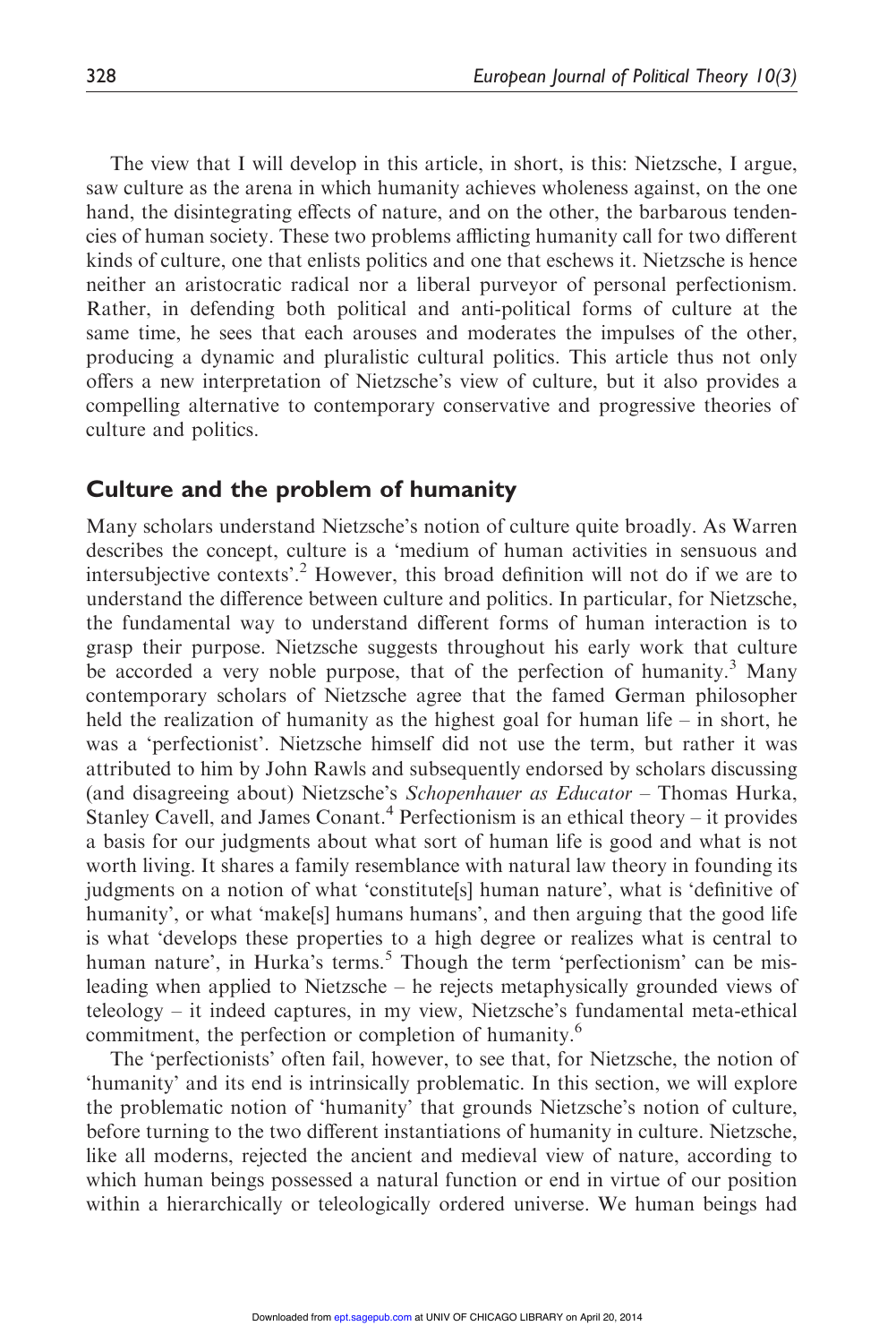our function as did the beasts beneath us and the angels above us, and our behaviour and character could be assessed based on this cosmic standard. With the development of modern science, nature came to be regarded not as having some cosmic order or plan, but rather as matter-in-motion, as an endless chain of efficient causes and effects stretching back infinitely into the past and forward endlessly into the future. Without natural, objective ends, the notion of a 'telos' for the species or for individuals within that species came to be rejected. Indeed, as Nietzsche puts it, this new view of nature is characterized by the 'doctrines of sovereign becoming, of the fluidity of all concepts, types, and species, of the lack of any cardinal distinction between man and animal', such that there ceases to be a 'given' function or calling or telos of human beings derived from the structure of things 'out there' that would orient our perfectionist ethical claim of the good life.<sup>7</sup>

The question of the calling of humanity within a meaningless modern nature vexed the young Nietzsche. In UM 3.1, Nietzsche argues that culture is an answer to a basic metaphysical and ethical problem. Within the stream of 'becoming' that human beings, like all things, are part of  $(UM 2.1, 3.4)$ , human life may appear to be no more than a 'mindless act of chance' (UM 3.1). The task of UM 3 is to show how we can avoid the fate of being a mere link in the chain of becoming and rather 'live according to our own laws and standards'  $(UM 3.1)$ . Or, as Nietzsche puts the point later in the text, leading a truly human life means that we not 'belong wholly to the history of becoming ... [for] this eternal becoming is a lying puppet-play in beholding which man forgets himself' ( $UM$  3.4). Human beings must learn how to 'cease to be the toy [becoming] plays with'  $(UM\ 3.4)$ .. The life of the animal, Nietzsche claims, is 'a harsh punishment', for it means to 'hang on to life madly and blindly, with no higher aim than to hang on to it' while enduring tremendous suffering  $(UM 3.5)$ . However, living through 'blind impulse' is 'what we all do for the greater part of our lives: usually we fail to emerge out of animality, we ourselves are the animals whose suffering seems to be senseless' (UM 3.5). For Nietzsche, the crucial task of human life is to provide a 'justification' (Rechtfertigung) for one's existence, to show 'why and to what end we came into existence now and at no other time' (UM 3.1).

Nietzsche's view of humanity can only be understood in dialogue with the previous three 'stages' in thinking about this problem in the modern age. First, early modern empiricists like Thomas Hobbes reduced human beings to our animalistic passions so that we could fit squarely into the stream of natural becoming. Hobbes argued that we are moved by our passions acting through us, and hence a deliberative decision is merely the last appetite in a series of alternating appetites. What we call 'good' and 'evil' are merely words we use to refer to the natural pleasure and pain we feel in having our appetites satisfied or frustrated. The terms 'just' and 'unjust' are artificial and self-imposed in order to ameliorate the harsh state of nature, not moral terms that exist independently of human association.<sup>8</sup> Second, Rousseau and Kant were deeply dissatisfied with this understanding and aimed to restore the distinctness and dignity of the human being.<sup>9</sup> Our humanity consists not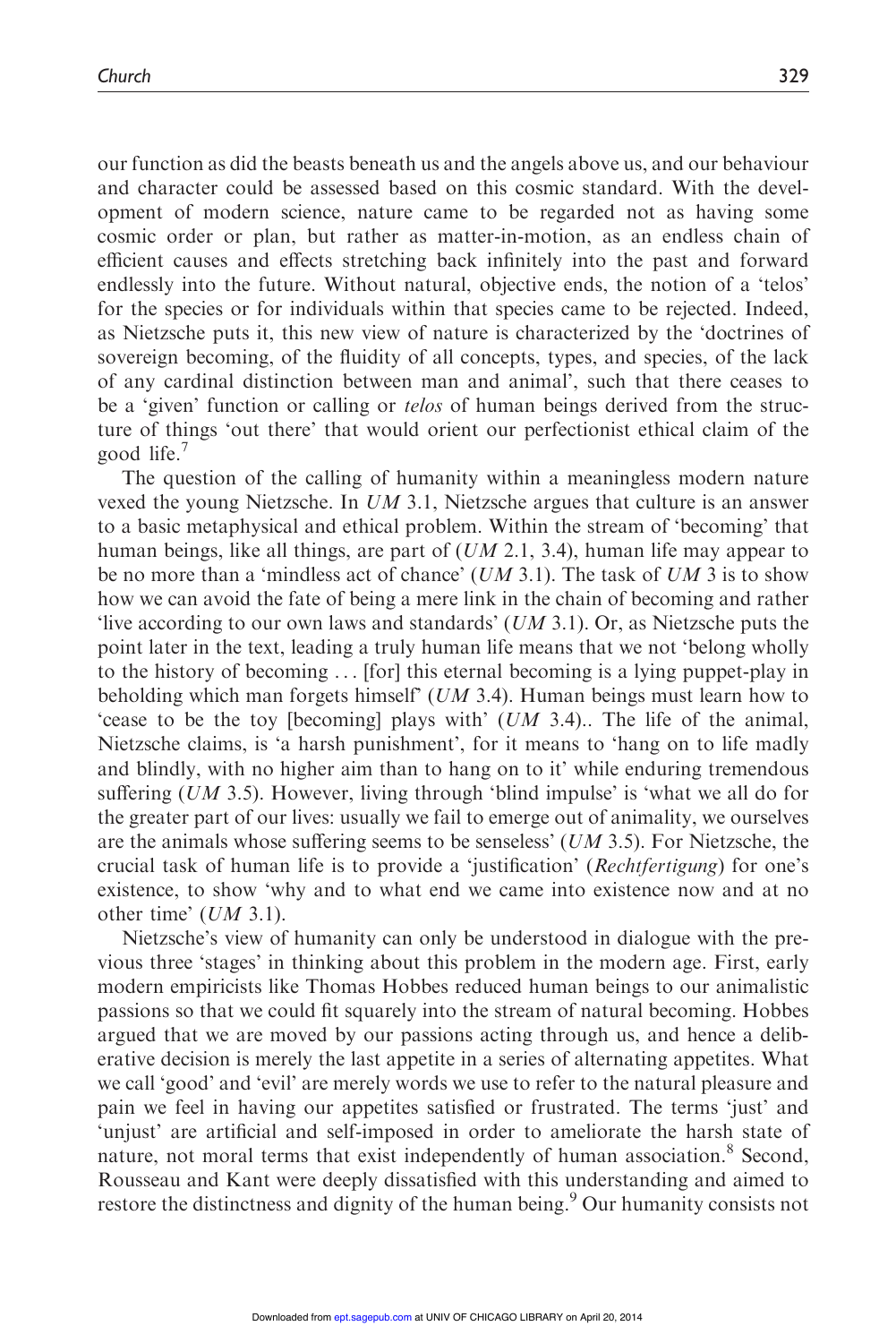in our continuity with natural passions, but precisely in our capacity to transcend natural determinations. As Rousseau puts it, the difference between the animal and human 'machine' is that 'nature alone does everything in the operations of an animal, whereas man contributes, as a free agent, to his own operations'.<sup>10</sup> Kant claims that human freedom consists not in acting in accordance with natural inclination, but according to a rational law that I have freely given to myself. The cosmic order of the old world is replaced by the rational ordering of the world coming from within each of us as rational beings.<sup>11</sup> Humanity becomes a perfectible ideal for creatures prone to the temptation of the appetites, an ideal we live up to in acceding to rational duties towards others and ourselves.

In the third stage in conceiving of humanity's place in nature, philosophers rejected the Kantian bifurcation between nature and freedom. Herder and the German Romantics criticized Kant on the grounds that the identification of humanity with rational freedom rendered what is human all too abstract. The prizing of abstract reasoning and the demoting of passions engender a lifeless, homogeneous character in individual and society, or possibly, as in the French Revolution, a ruthless destructive instinct towards all concrete institutions that do not measure up to the bar of abstract reason.<sup>12</sup> Philosophers such as Herder, Schiller, and Hegel sought to heal the wound Kant had revealed in the modern human soul, to heal the rift between nature and freedom through history.<sup>13</sup> For Hegel, human freedom is not given as some separate 'substance' or 'realm' that somehow must be squared with an unfree Newtonian nature, but rather human freedom and civilization are self-generated by a developing collective self-consciousness – which Hegel calls 'Spirit' – that emerges out of nature and develops through history. According to Hegel, human passions become increasingly rationalized through human history from humanity's youth in Greece to its maturity in the modern world. For Hegel, rational human beings can find satisfaction in nature by recognizing that the 'ethical life' of the modern world – comprising the totality of institutions, practices, and mores of modern life – is itself the product of the labour or the *Bildung* of human reason throughout history.

Nietzsche does not return to a pre-modern notion of nature, nor does he return to any of these previous three stages of modern thinking. Rather, he appropriates insights from each while moving beyond them to establish a fourth stage.<sup>14</sup> He accepts the first-stage claim that there is no essential, given difference between the animal nature and human nature. Yet he also inherits the Kantian aspiration that humanity can claim a dignity transcending nature. To marry his naturalism with his aspiration to the ideal of humanity, Nietzsche takes a Hegelian turn to history, that we human beings can give ourselves laws and conventions that are shaped by but also shape our natures.<sup>15</sup> We can habituate ourselves to certain conventions such that we can 'implant in ourselves a new habit, a new instinct, a second nature' that we have 'given [ourselves] (sich geben)' (UM 2.3). Yet Nietzsche is very critical in  $UM$  2.8 of the Hegelian optimism that this historical habituation or *Bildung* is a wholly rational process culminating in the modern state (cf.  $UM$  1.2). Instead, the 'founding of cities and states, their wars, their restless assembling and scattering again, their confused mingling, mutual imitation, mutual outwitting and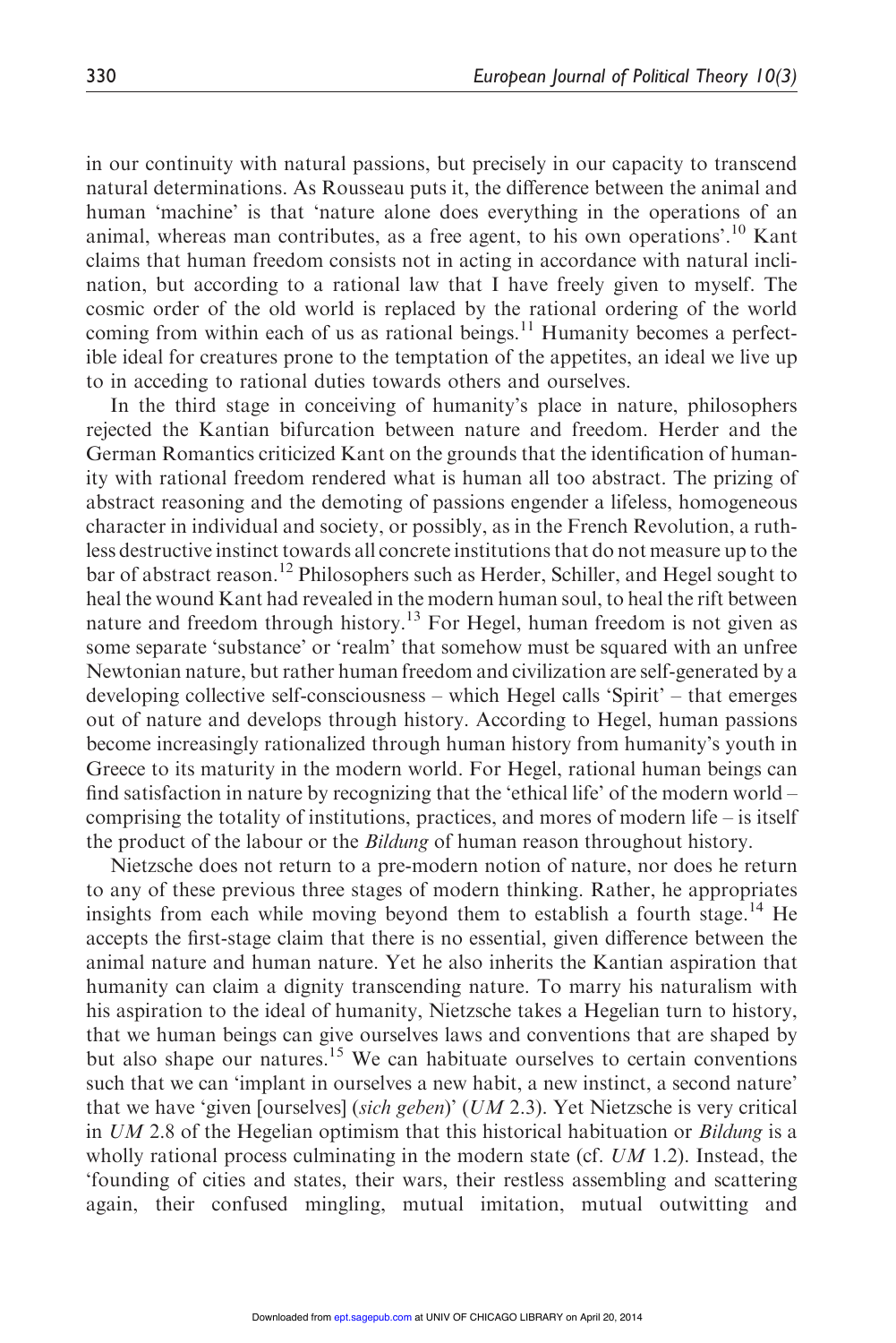downtreading, their wailing in distress, their howls of joy in victory – all this is a continuation of animality', not the final expression of humanity (UM 3.5, cf. UM 3.4). Politics concerns the animal longings of honour and self-preservation and hence does not distinguish human beings from nature.

By contrast, Nietzsche argues that in culture, not in politics as for Hegel, humanity finds its realization. The three activities comprising culture are art, religion, and philosophy (the universal activities ironically constituting Hegel's Absolute Spirit).<sup>16</sup> For Nietzsche, art is the foundational activity, as religion and philosophy turn out to be forms of art themselves – Nietzsche rejects revelation and hence the distinctness of religion, and he rejects the self-grounding character of reason and rather claims that philosophy is irreducibly 'personal' in nature.<sup>17</sup> Yet these activities are all distinctively human because they create a meaningful world in which humanity can transcend nature and reflect on itself.<sup>18</sup> As we will see, culture is created precisely in opposition to the becoming of nature on the one hand and that of society, politics, and the market on the other. To exist in culture is to lead a life of freedom from the cycle of natural becoming. Though Nietzsche rejects any notion of a 'cardinal distinction between man and animal' ( $UM 2.9$ ), human beings can achieve this difference by participating in the establishing and maintenance of a distinctive human practice of culture that houses humanity  $(UM 3.5)$ . Artists like Raphael and Goethe, for instance, fought 'against the blind power of the actual' (Wirklichen) and participated in promoting humanity as such by interacting with one another, not with the blind forces of becoming (UM 2.8). Philosophers like Socrates and Schopenhauer are a 'self-revelation (Sich-offenbaren) of ... nature' and are a 'means to come to rest in the restless stream [of becoming] by coming to consciousness of the enduring types and scorning unending multiplicity'.<sup>19</sup>

However, Nietzsche defines the political instantiation of culture in two very different ways.<sup>20</sup> First, culture is the 'unity of artistic style in all the expressions of the life of a people'  $(UM 1.1)$ . Culture is not, then, defined broadly as we contemporaries define it, as the intersubjective norms or customs that often account for the explicit, visible, legal and political actions of an institution or government (see, for instance, the 'culture' of Enron or the 'culture' of the South, etc.). Rather, Nietzsche reserves culture for the artistic (also, religious and philosophical) activity that shapes the character of a people. By contrast, those intersubjective norms of honour, discipline, or cunning that for Nietzsche characterize the German victory over the French are not indications of German culture, but rather the very opposite, the sacrifice of a distinctively human character for something animal. According to this first definition, then, culture is associated with a particular group or nation. Second, by contrast, Nietzsche speaks of culture in a universal sense. Being cultured involves interacting with the 'republic of geniuses' that stretches across time. Goethe and Raphael – and Nietzsche himself – are untimely men, as are the monumental individuals in UM 2.2 and the exemplary modern human beings in UM 3.4, who all explicitly repudiate the claims of their time and engage with a higher community, that of humanity as a whole. These two notions of culture are themselves responses to the two perennial challenges to the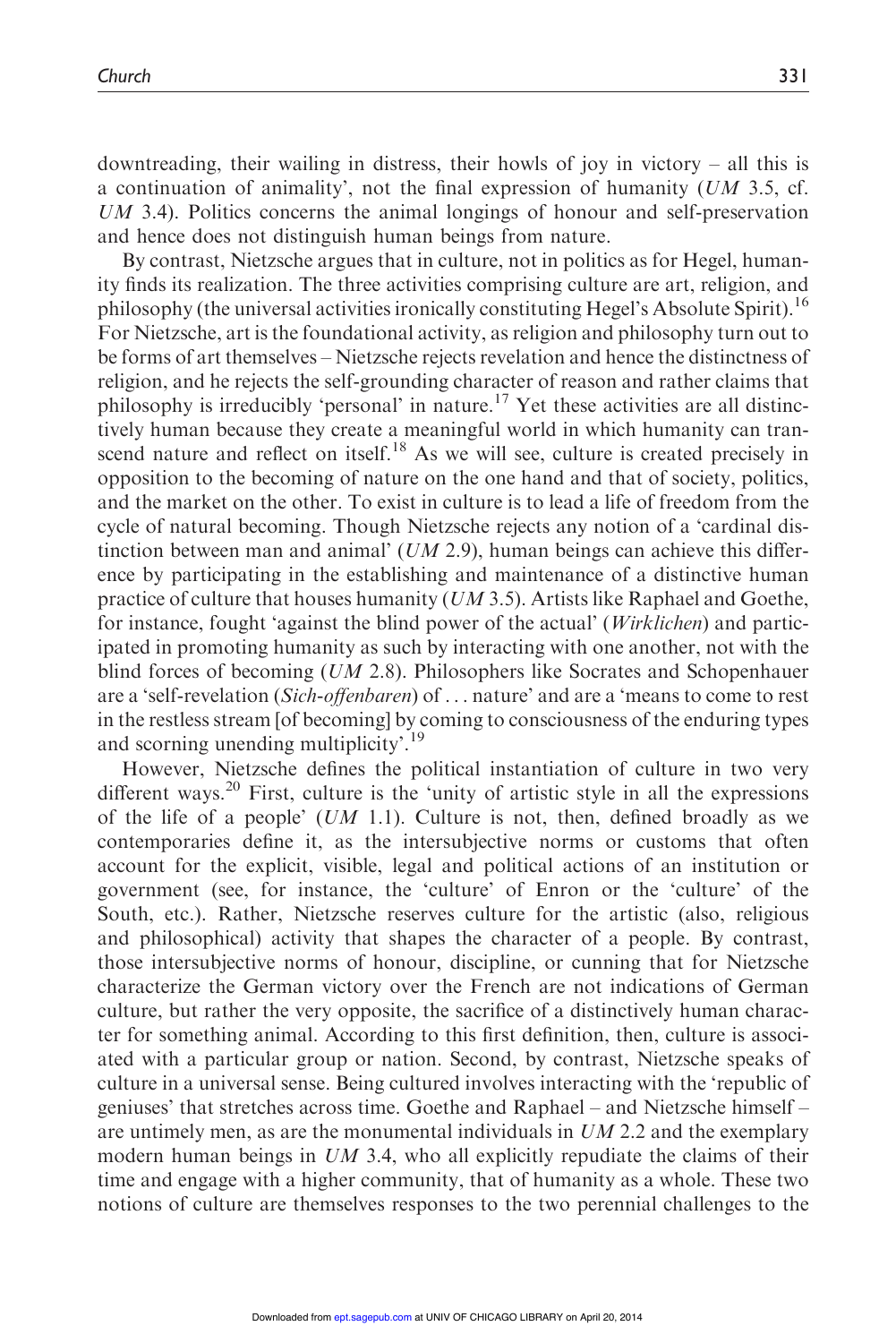appearance of the distinctively human: nature and society. These two challenges give rise to two opposing views of culture, one national and one cosmopolitan.<sup>21</sup> In other words, Nietzsche's 'fourth stage' of making a home for human beings in nature is not optimistic and harmonious like his predecessors, but rather is tragic, characterized by an ineradicable tension between two notions of culture.

### Culture and the transcendence of nature

The first fundamental problem of humanity, according to Nietzsche, is our vexed relationship to nature. In  $UM$  2.1, Nietzsche contrasts the ruminant animal with the human being, and argues that the cow 'is a hard sight for man to see; for, though he thinks himself better than the animals because he is human, he cannot help envying them their happiness'. The cow is immersed in nature, living from moment to moment, without memory and hence without a reflective distance from nature. By contrast, the human being, with both natural instincts but also a capacity to distance himself from nature with reflection and memory, 'braces himself against the great and ever greater pressure of what is past'. We can never achieve completion or wholeness like the 'unhistorical' cow who lives from moment to moment, because the human being exists as having one foot within nature – as the desiring, forgetful animal – and one foot beyond it – as the animal who can resist and question natural impulses. Nietzsche will in his later work describe this tension as the 'sickness' of the human being, that we are both a living and a spiritual creature.<sup>22</sup> The central problem is that human beings are not 'at home' in nature as other animals are. Unlike animals, human beings reflect on the contingency of past and future suffering, on the inevitability of death, on the random distribution of suffering among the just and unjust, and ask for a justification or a meaning for such suffering. Nature provides no reasons, and is rather indifferent to human concerns. We hence project our own purposes onto nature in order to make sense of its incomplete rationality.

However, the modern world makes such projection of meaning onto nature increasingly difficult. Nature's purposelessness is the implication of the new natural science and its 'deadly' truths (UM 2.9). Furthermore, Kant and Schopenhauer have revealed the 'tragic wisdom' that human reason cannot penetrate to the bottom of nature and discern natural aims or purposes.<sup>23</sup> These twin forces force us to long for meaning in a purposeless world, causing widespread discontent. Indeed, Nietzsche suggests that if 'Kant ever should begin to exercise any wide influence we shall be aware of it in the form of a gnawing and disintegrating skepticism and relativism' (UM 3.3). Heinrich von Kleist is Nietzsche's recurrent example of the modern man stricken with existential melancholy upon reading Kant, who proclaims that 'all endeavor to acquire a possession which will follow us to the grave is in vain'  $(UM\ 3.3).^{24}$ 

The fundamental philosophical problem Nietzsche encounters here derives from Schopenhauer, as Nietzsche reveals in his extended encounter with Schopenhauer in The Birth of Tragedy.<sup>25</sup> For Schopenhauer, the moment of self-awareness or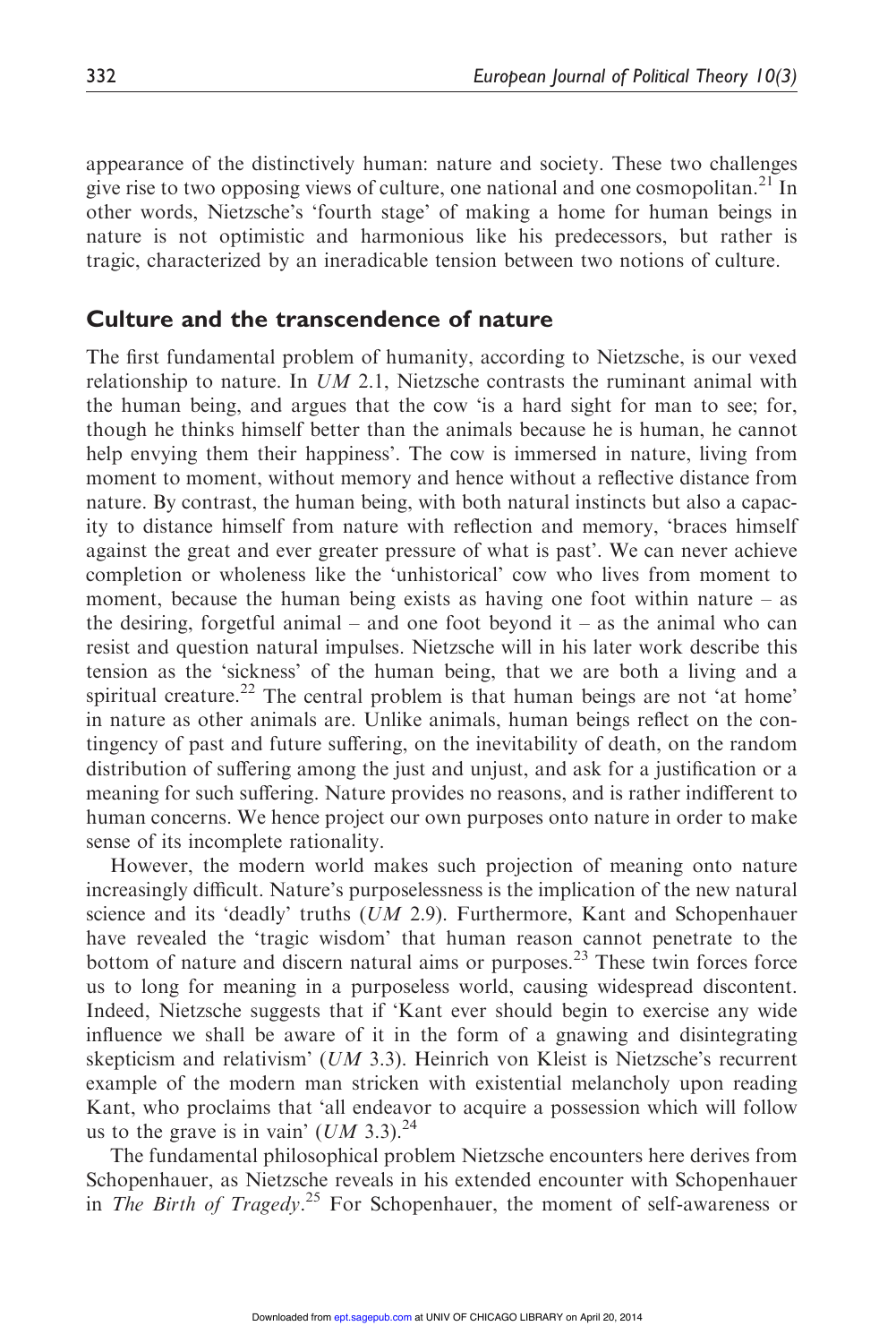individuality on the part of human beings is the moment of great suffering. Human beings break away from our immersion in the 'will' of nature, and this freedom comes with a price – first, endless suffering on account of our awareness of the perpetually incomplete satisfaction of our desires, and, second, unjustified suffering on account of an indifferent 'will' of nature.<sup>26</sup> Nietzsche redescribes Schopenhauer's view famously in terms of the Dionysian 'will' and the Apollinian 'representations' of human beings. For Nietzsche, the natural conclusion to Schopenhauer's view is the existential melancholy of Silenus's truth. In answer to King Midas's question to Silenus of 'what is the best and most excellent thing for human beings', Silenus responds that 'the very best thing is utterly beyond your reach, not to have been born, not to be, to be nothing. However, the second best thing for you is: to die soon' (BT 23).

Yet Nietzsche breaks from Schopenhauer by resisting his pessimistic conclusion about human life and he instead asserts that we human beings can give our own lives meaning and value by justifying it to ourselves. This justification, as we will see, is offered in culture, through the artistic transcendence of nature. Through artistic transcendence, culture is able to justify the senseless suffering of human beings and hence make life worth it. Nietzsche's great example from BT is the institution of Greek tragedy which expressed and embodied the artistic character of the Greeks. Because of these artistic institutions and norms, the Homeric heroes, for instance, were able to reverse 'the wisdom of Silenus, that ''the very worst thing for them was to die soon, the second worst ever to die at all''' (BT 23–4). The Greek gods, for another example, 'justify the life of men by living it themselves – the only satisfactory theodicy!' (BT 24).

For Nietzsche, cultures can adopt different approaches to liberating a people from nature.<sup>27</sup> The Buddhist culture accepts Silenus's truth and encourages the ascetic life that minimizes material desires and hence approaches immersion into the 'will' of nature. Nietzsche attributes this kind of outlook also to Schopenhauer and criticizes it based on its essentially life-denying attitude. The Buddhist culture does not embrace the distinctively human, the fact that we are moved by both selfconsciousness and life, but seeks to squelch life (BT 85). Alternatively, the Socratic culture rejects Silenus's truth on the grounds that, though the world may appear to be meaningless, it can in fact be made meaningful by being corrected. This culture, like the Hellenic, involves tremendous hubris in the form of an exemplary individual (Socrates) who struggles mightily against nature. Yet this kind of struggle against nature founders both theoretically (in Kant and Schopenhauer's recognition of the limits of rationalism) and practically (in the practical fact of the limits of human reason to satisfy human desires and minimize suffering coupled with our increasingly frustrated expectation that it should do this very thing, BT 86).

By contrast, Nietzsche endorses a 'tragic' conception of culture that recognizes the limits of human transcendence from nature  $(BT 87)$ . This 'tragic' conception, with its high point in Greek tragedy, recognizes and justifies the bifurcated character of human beings, as both living, needy beings and as beings in need of poetic justification for our neediness and suffering. Thus, on the one hand, the tragic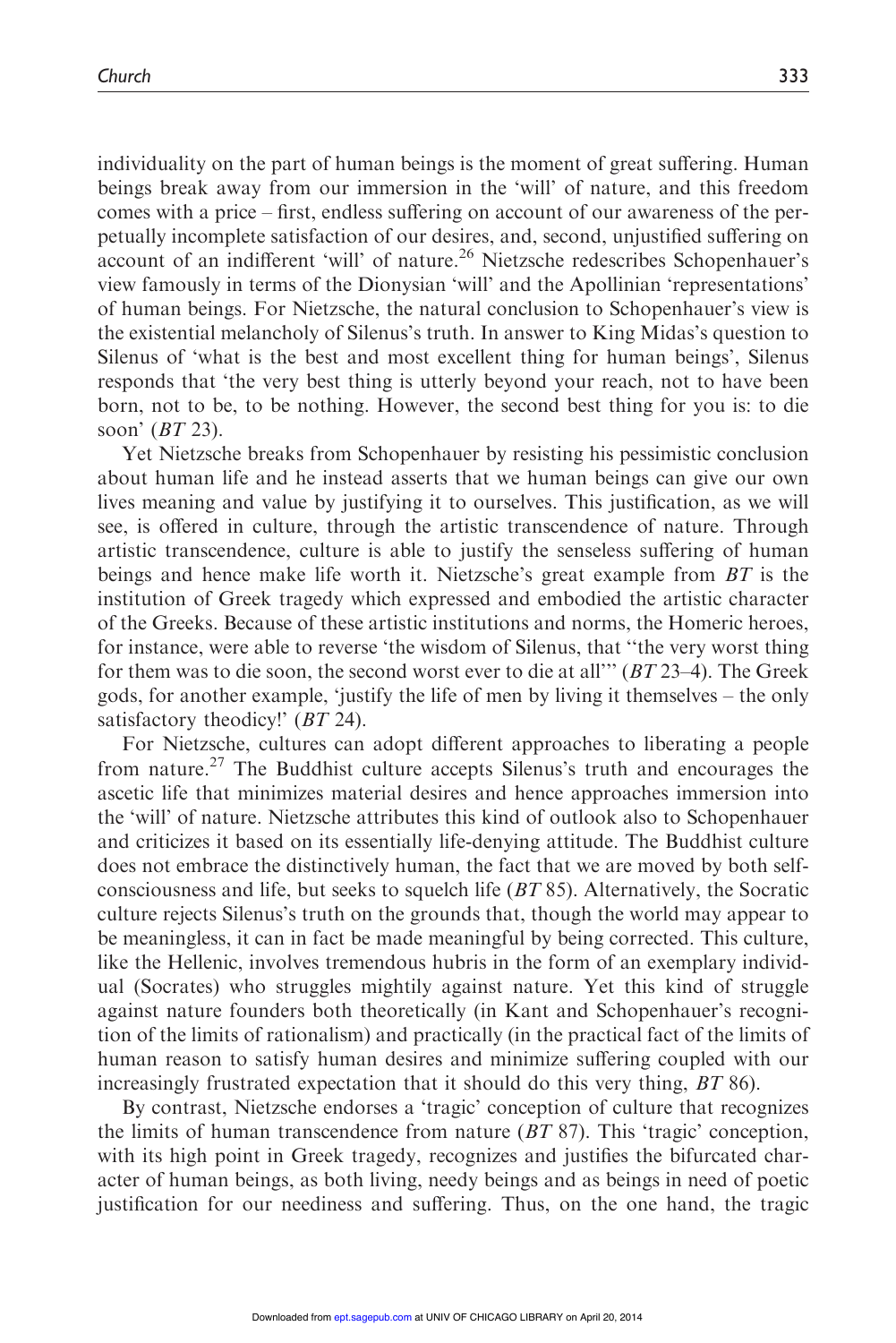culture justifies the claims of an indifferent nature by reminding human beings of our essential continuity with nature. Tragedy puts on stage the 'fictitious state of nature' in the form of the chorus, a chorus of 'satyrs' among whom 'cultured Greeks felt themselves absorbed, elevated, and extinguished *(aufgehoben)* in exactly the same way'. This state of nature reveals that despite all the differences among human beings, the different classes, the importance of mores, all the self-conscious worries about rank and duty and social status, all these 'give way to an overwhelming feeling of unity which leads men back to the heart of nature'. The Greeks were reminded in the artistic chorus that they arose from nature and will return to it, and that 'life goes on ineradicably behind and beyond all civilization, as it were, and who remain eternally the same despite all the changes of generations and in the history of nations'  $(BT 39)$ . Human beings are natural creatures and nature is represented as powerful and good.<sup>28</sup> It is powerful in that it continues unchanged while all human things rise and fall – nature represents the 'eternal life of that core of being' that makes sense of the endless stream of 'becoming' within it  $(BT 41)$ . It is good in that it generates new life and vivacity to rejuvenate a culture and shake up the human hubristic attempt to hold too tightly on to any one artificially created order. Nature can liberate in the sense introduced by Nietzsche's critical history, in which, from the perspective of eternal nature, every human order 'is worthy to be condemned' (UM 2.3). Tragedy upsets social and political order and allows new human individuality and creativity to be introduced into a regime by reminding of the utter finitude of all human forms of control, of human insignificance.

On the other hand, this insignificance is balanced against the tragic hero who liberates himself and his people from nature by founding – by 'fighting for and achieving his own' – 'culture'  $(BT 48)$ . The tragic hero upholds the 'Apolline part of Greek tragedy' and hence serves as the 'radiant patches ... to heal a gaze seared by gruesome night', the glance into the abyss of Dionysian meaningless nature  $(BT)$ 46). The great founders of culture in section 9 of BT, Oedipus and Prometheus, were 'titanically striving individuals' who turned against nature, were punished for it, yet in their punishment they redeemed the suffering of a community and established a culture, an artistic way of life that future individuals could pattern their own lives against. Oedipus, for instance, revealed in his character the 'glory of passivity' in his unnatural activity of marrying his mother and killing his father. In recognizing this deed and blinding himself – an act orchestrated not by him but by the gods – Oedipus takes on the guilt of the deed and thereby redeems the community of Thebes from the plague hanging over it. Nietzsche asks, about Oedipus, 'how else could nature be forced to reveal its secrets, other than by victorious resistance to her, i.e. by some unnatural event?'  $(BT 48)$ . Prometheus, further, reveals the 'glory of activity', in unnaturally turning against the gods and assisting human beings to assume a power not intended for them. He is punished severely for this deed, but the deed itself lives on as the foundation of cultural meaning, of the value of human resistance or transcendence over nature.

This transcendence over nature has two parts, both of which derive from Kant, as we can see in Nietzsche's discussion of Prometheus.<sup>29</sup> First, the hero must suffer,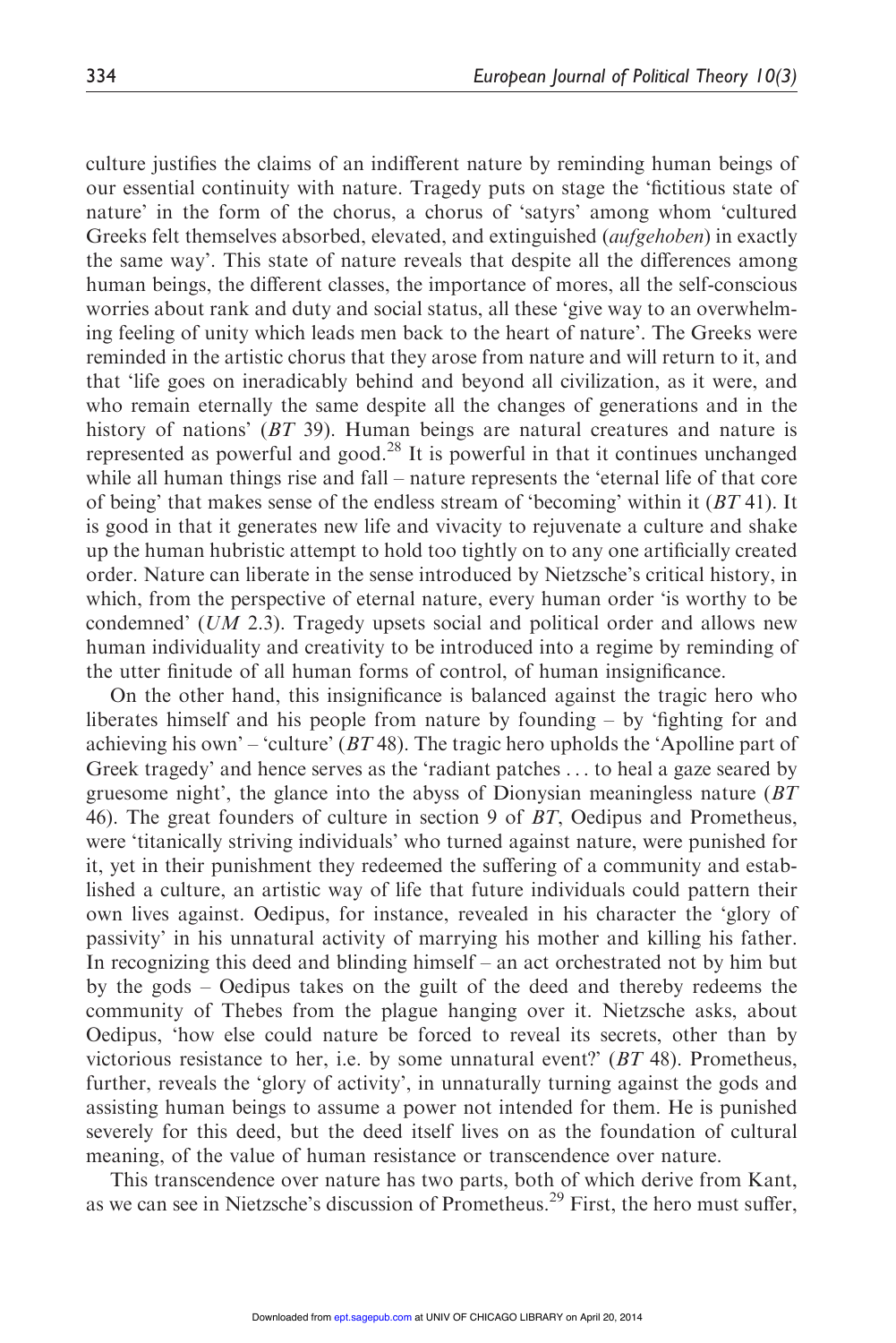in part to reveal the limits of human striving, but more importantly, to reveal human freedom and dignity. For Nietzsche, the myth of Prometheus describes the perennial condition of man who must 'fight for and achieve his own culture'. To fight for culture means to be motivated by a cause that is self-given, or, in Kantian terms, spontaneous, as opposed to being moved by natural desires. Yet for Nietzsche, as for Kant, it is difficult to tell when human beings are acting freely and when we are acting based on material desires for pleasure and the avoidance of pain and death.<sup>30</sup> Indeed, nature makes such examples of human freedom extremely difficult – it is much easier to fall into being selfish, animalistic, or grasping. Yet when these rare individuals stake their natural lives for a cultural cause, the individual's 'dignity' (Würde) and freedom are revealed (BT 50).<sup>31</sup> The tragic hero gives his life for the cause of humanity and in doing so reveals that his own action was free from natural determinations. 'Dignity' is accorded to the tragic hero as humanity makes its appearance in human action as opposed to mere nature.

Second, the tragic hero's action – the self-blinding on the part of Oedipus, for instance, or the suffering of punishment for stealing fire on the part of Prometheus – is the founding moment for culture. For Nietzsche, the foundation of culture by the hero means providing 'value' or 'meaning' to the life of the community. The hero offers his own life and his own action as an exemplary life of human dignity to be imitated. Nietzsche imagines, then, Prometheus as holding 'existence and its limits in his hands'. Nietzsche quotes a poem by Goethe in which the tragic hero states that 'here I sit, forming men in my own image' (BT 48). Prometheus and other heroes – and here Nietzsche includes philosophers – are founders in a comprehensive sense, founders of a notion of the good life and hence of the 'unity of artistic expression of a people'  $(UM 1.1)$ . In a similar discussion of philosophers in the 'tragic age of the Greeks', Nietzsche reveals the Kantian self-legislative element of his account when he argues that philosophers 'legislate greatness (Gesetzgebung der Grösse)' (PTAG 43).

Nietzsche accords a great deal of power and influence to individuals over peoples, but Nietzsche does not have in mind some kind of divine individual, a stranger, who arrives in a society and implants in its citizens a notion of existential value, or molds them like clay figurines. On the contrary, Nietzsche argues that the individual hero or 'genius' 'steps into appearance [*Erscheinung*, cf.  $BT$  25] ... [that is,] dives forth from out of the midst of a people, that [the genius], so to speak represents the reflected image, the saturated play of colours of all the peculiar forces of this people' (FEI 67).<sup>32</sup> To put the point in another way: for Nietzsche the spectators of the drama must accept the tragic hero as a hero, and to be a hero, the individual cannot coerce his audience into submission. To return, then, to the two parts of the genius's activity – first, the individual hero's activity is one characterized by humanity or 'dignity'. Nietzsche hence characterizes the relationship between individual and community not as a causal relationship (that is, a relationship of force, manipulation, or deception), but rather as a normative relationship. It is for this reason that Nietzsche invokes the Kantian term aesthetic 'justification' (*Rechtfertigung*) for existence (*BT* 33). These individual lives are making a case – an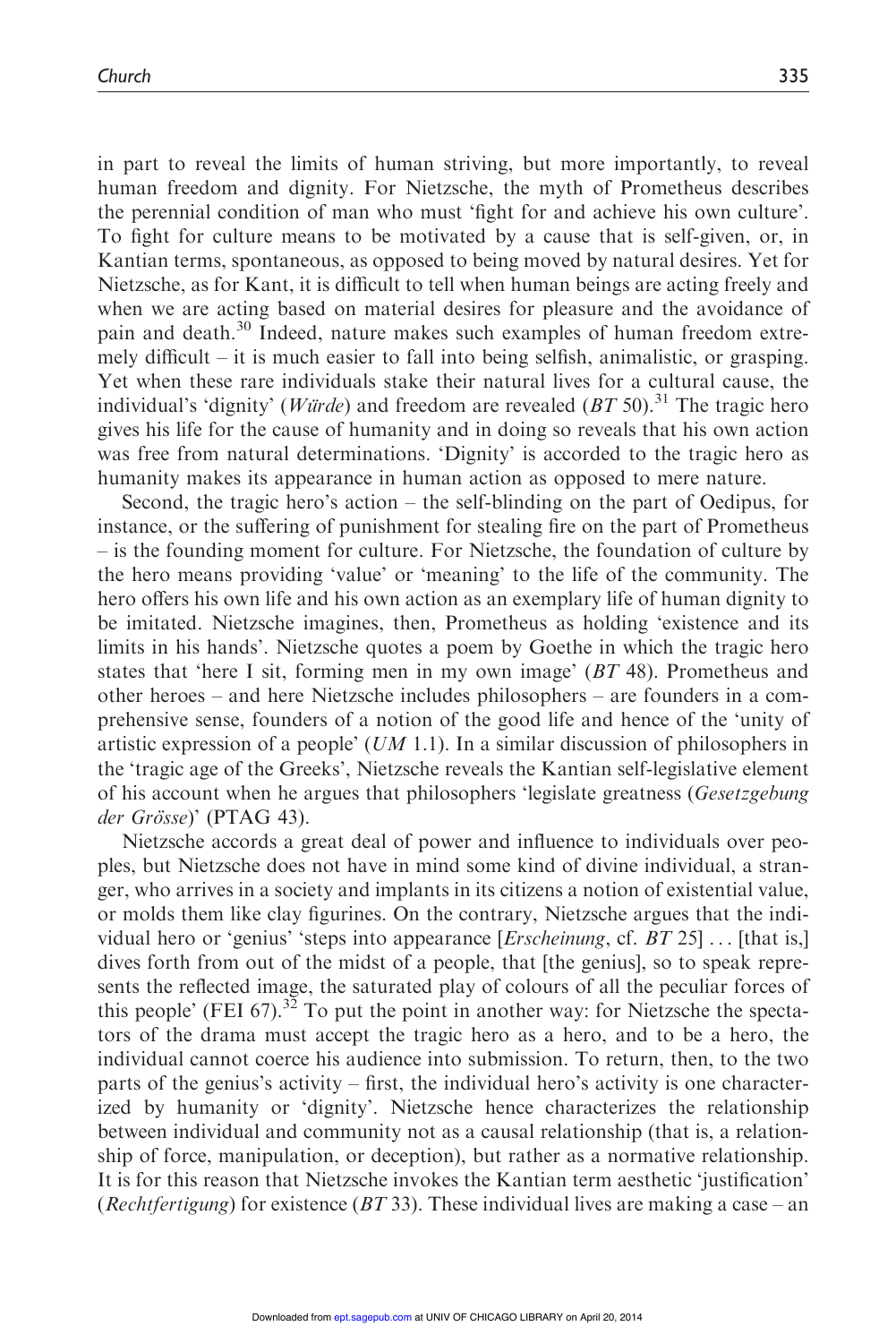aesthetic, rather than a rational case, to be sure – for the goodness of the life within the community. All human beings in virtue of their humanity are attuned to the humanity of the action of the heroic individual. As such, the tragic hero's life is an aesthetic justification in the Greek sense that it is a beautiful or noble (kalos) life, one that motivates everyone to make humanity triumphant against the indifference of nature. Prometheus taunts that human beings will accordingly be erotically aroused by this action such that they will 'heed you [nature, the gods] not, like me!' (BT 48).

Second, to be a hero, the individual's legislation of value cannot be arbitrary or self-involved, but rather must speak to the suffering of this community, to the character and history of this community and hence why it has endured this suffering. The hero's task, then, is not to stamp the community with his own image, but to offer the community a reason or justification for its own suffering, such that the community can find meaning in its existence. For Nietzsche, this 'justification' (*Rechtfertigung*) is a 'theodicy', that which makes sense of the seemingly meaningless suffering in nature  $(BT 24)$ . The suffering is meaningful, the life of the hero reveals, because it has given rise to this individual's striving, and this individual, in death, founds a way of life, a culture, that the entire community strives to live up to in their own actions. This individual 'signifies the highest destiny (*Bestimmung*) of a people ... [by] tying up its people in the eternal and redeeming it from the changing sphere of the momentary' (FEI 67).

Nietzsche's account of the struggle of humanity against nature is meant to be a replacement of the Schopenhauerian 'Semitic' account of the 'fall' from our immersion into nature, which itself is essentially a secularization of the biblical account that views the human fall as a regrettable sin. By contrast, Nietzsche's 'Aryan' myth aims to justify the 'active sin' committed by the Prometheus, to affirm human freedom as something with 'dignity' rather than a shameful act of lasciviousness in the Garden of Eden  $(BT 49-50)$ . According to Nietzsche, then, the active sin of human freedom from nature is justified, just as the downfall of all human freedom in the face of an indifferent nature is justified. Both human freedom and nature are justified at the same time, revealing the 'contradiction at the heart of the world' (*BT* 50). The 'divine world' of nature and the 'human world' of culture, Dionysus and Apollo, are both justified, such that 'all that exists is just and unjust and is equally justified in both respects'  $(BT 51).$ <sup>33</sup> This contradiction is not resolved, but nor is the tragedy inconsolable – transformed into an aesthetic or cultural relationship, the contradiction becomes a source of impetus for ever new forms of creative struggle.

#### Culture and the transcendence of society

The first kind of culture forms a group or national culture around the lives of tragic individuals while recognizing the essential limits of the human transcendence of nature. Yet for Nietzsche, culture is not only a solution to the problem of a group's meaningless suffering. The second fundamental problem that Nietzsche diagnoses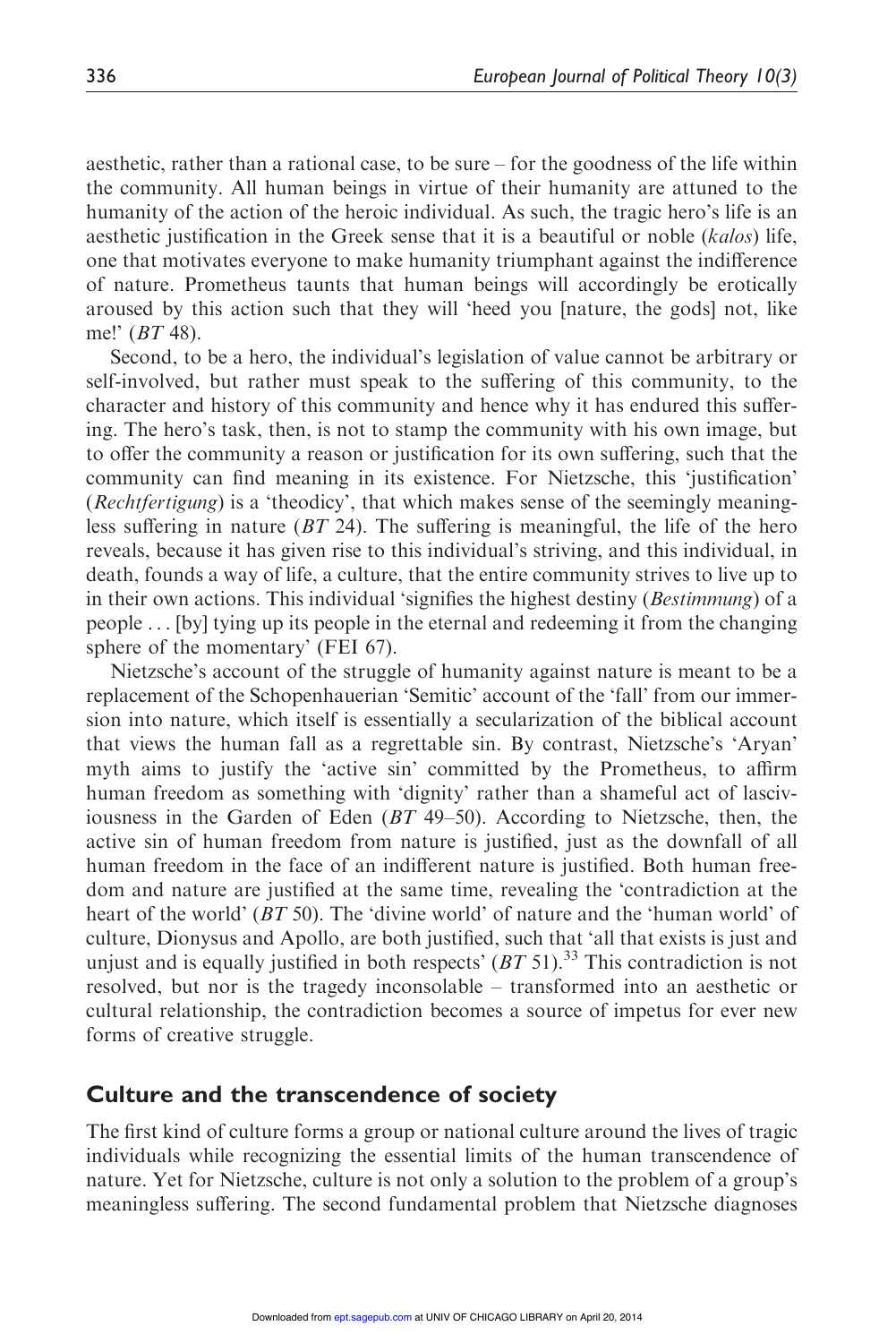is the dehumanizing tendency of modern human politics, society, and economy. These forms of human relationship are alternatives to a cultural community, and their empirical instantiations have varying degrees of dehumanizing effects. In the modern age, Nietzsche argues, these associations are dehumanizing in a way they have never been before.<sup>34</sup> Modern science has exploded pre-modern mythologies and cultural meaning that previously had moderated our material desires. Coming face-to-face with Silenus's truth, Nietzsche fears, the void left by a fading culture is replaced with the authority of the state, the vanity of society, or the indulgences of the market.

First, throughout his early period work, Nietzsche repudiates the rise in state power in the modern age, witnessed especially in the unification of the German Reich under Bismarck in 1871. The purpose of the state ceases to be, as Nietzsche envisions its function, to 'provide protection against forces from without, protection against forces from within, and protection against the protectors' ( $UM$  3.7, cf. FEI 78). Instead, the state begins to occupy the void left by culture as the highest calling in human life, as the 'absolutely complete ethical organism' (FEI 79), and hence 'wants men to render it the same idolatry they formerly rendered the church' (UM 3.4). In so doing, the state 'makes an attempt to organize everything anew out of itself and to bind and constrain all those mutually hostile forces'  $(UM\ 3.4)$ , including, for instance, philosophers. The state puts 'truth' in service of the state's goals by appointing prestigious university positions, for instance, only to professors who tow the state line, who will, in turn, 'recognize something as being higher than truth, namely the state'  $(UM 3.8)$ . For Nietzsche, the life of politics is essentially a continuation of animality – the pride of the patriotic citizen is essentially the same as that of the animal defending its territory. Yet further, the sacrifice of the human intellect to this artificial 'coldest of all cold monsters' is a betrayal of the humanity that extends far beyond any state border.

Second, Nietzsche also concerns himself with the natural temptations of conforming to a mass society.  $UM 3.1$  suggests that a universal characteristic of human beings is that we 'have a tendency to laziness', that is, we 'hide ... behind customs and opinions'. We 'cloak' ourselves in conventions and cliches from 'fear of his neighbour', from the natural herd desire to fit in and be accepted. The habituation to the life in society destroys 'man as he is, uniquely himself to every last movement of his muscles'. Rather, 'on account of [our] laziness' we 'seem like factory products'. For Nietzsche, the life of vanity and conformism involves 'putting yourself in pawn and losing yourself'. It means making oneself into a factory product and hence failing to answer the question as to 'why and to what end we came into existence now and at no other time'  $(UM 3.1)$ . It means falling into a stream of social becoming and not coming up for air.

Third, Nietzsche argues that the most visible effect of the decline of cultures will be that a 'people perishes of petty egoism, ossification and greed, falls apart and ceases to be a people; in its place systems of individualist egoism, brotherhoods for the rapacious exploitation of the non-brothers, and similar creations of utilitarian vulgarity may perhaps appear in the arena of the future'  $(UM 2.9)$ . The decline of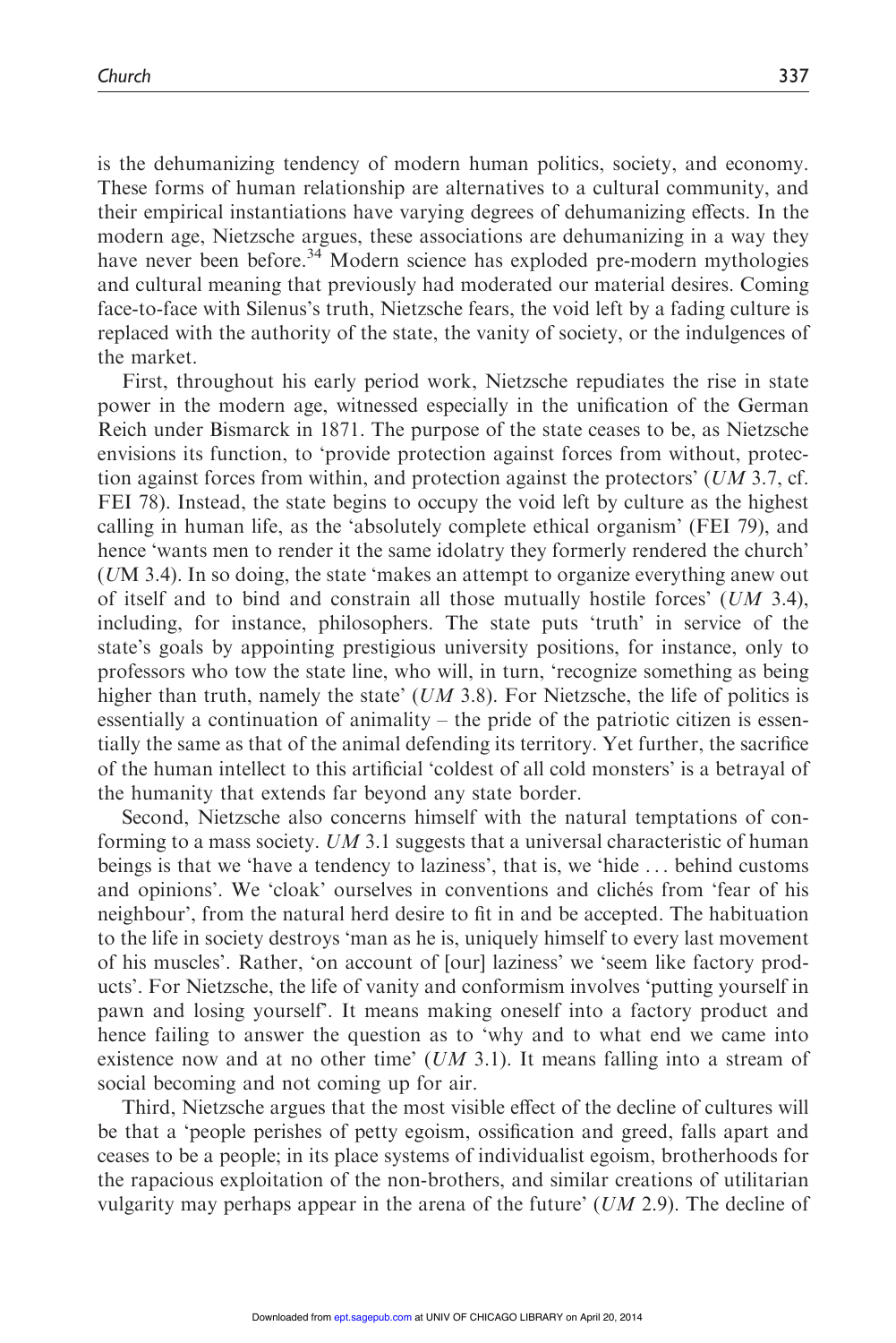culture throws individuals back upon themselves, back upon their natural desires. Yet the modern market provides for and encourages a 'more prudent egoism than heretofore, an egoism which imposes certain restraints upon itself so as to ensure its endurance'. The greed of the market becomes 'our god' to replace the void left by culture ( $UM$  2.9). The life of the market is in some ways the most powerful temptation of all, since it at once satisfies deeply held natural or animal desires while also apparently fulfilling core modern dogmas – the market involves individual 'freedom' and it is the best instrument for the utilitarian goal of the greatest happiness for the greatest number (UM 3.6).

At the same time, it is not just that politics, society, and the market tempt us away from our humanity by enticing us with natural desires, but also that these actively discourage culture. The task of this second form of culture reveals what it means to lead a distinctively human life, the life that transcends the animal life of politics, society, or the market. For this very reason, the leaders of politics, society, and market worry about the destructive effects of culture, about culture's capacity to 'instantly revolutionize the entire system of human pursuits'  $(UM\ 3.8,$  quoting Emerson) by revealing the subhuman character of their own pursuits. The cultural life threatens not just the psychological self-satisfaction of the 'happy' life in these domains, but it also threatens the illusory order that states, societies, and marketplaces are built on. That is, the statesman relies on the patriotic devotion of citizens, and this devotion is based on a claim as to the goodness of the state and the state's aims. The cultural human being undermines the basis of the state's claims on the citizen and reveals instead the citizen's servitude to the state. Similarly, the socialite becomes unhappy when social fads are revealed as empty or arbitrary and the businessman is enraged when the luxuries he sells are revealed as corrupting of human dignity. Nietzsche speaks of Schopenhauer's plights in  $UM$  3.3, the 'danger facing uncommon men who live in a society tied to convention', how difficult it was to be 'untimely' by attacking the great pillars of power in German society, the state, mass society, and the university.

This problem of dehumanization is different from the problem of Silenus's truth, and hence calls for a different solution  $-$  a different type of culture. This second type of culture also brings about human freedom, but it is freedom from society, rather than nature. As Nietzsche puts the point in  $UM$  3.1, 'culture is liberation, the removal of all the weeds, rubble, and vermin that want to attack the tender buds of the plant'. With this liberation we can 'refuse to allow our existence to resemble a mindless act of chance' as a mere contingent feature of a political or social system  $(UM 3.1)$ . The escape from becoming, from animality, is the task of this second form of culture as for the first, but this second form of culture must extricate human beings from our attachment to local, particular, national goods – to 'overcome the Zeitgeist'  $(KSA 7.19(7))$  – as opposed to the task of the first form of culture, which was to attach us to the group or the nation.

This second form of culture is hence transnational and transhistorical. Nietzsche follows Schopenhauer by calling it the 'republic of geniuses'. This 'republic' is populated by 'individuals' who transcend the 'excited chattering dwarfs who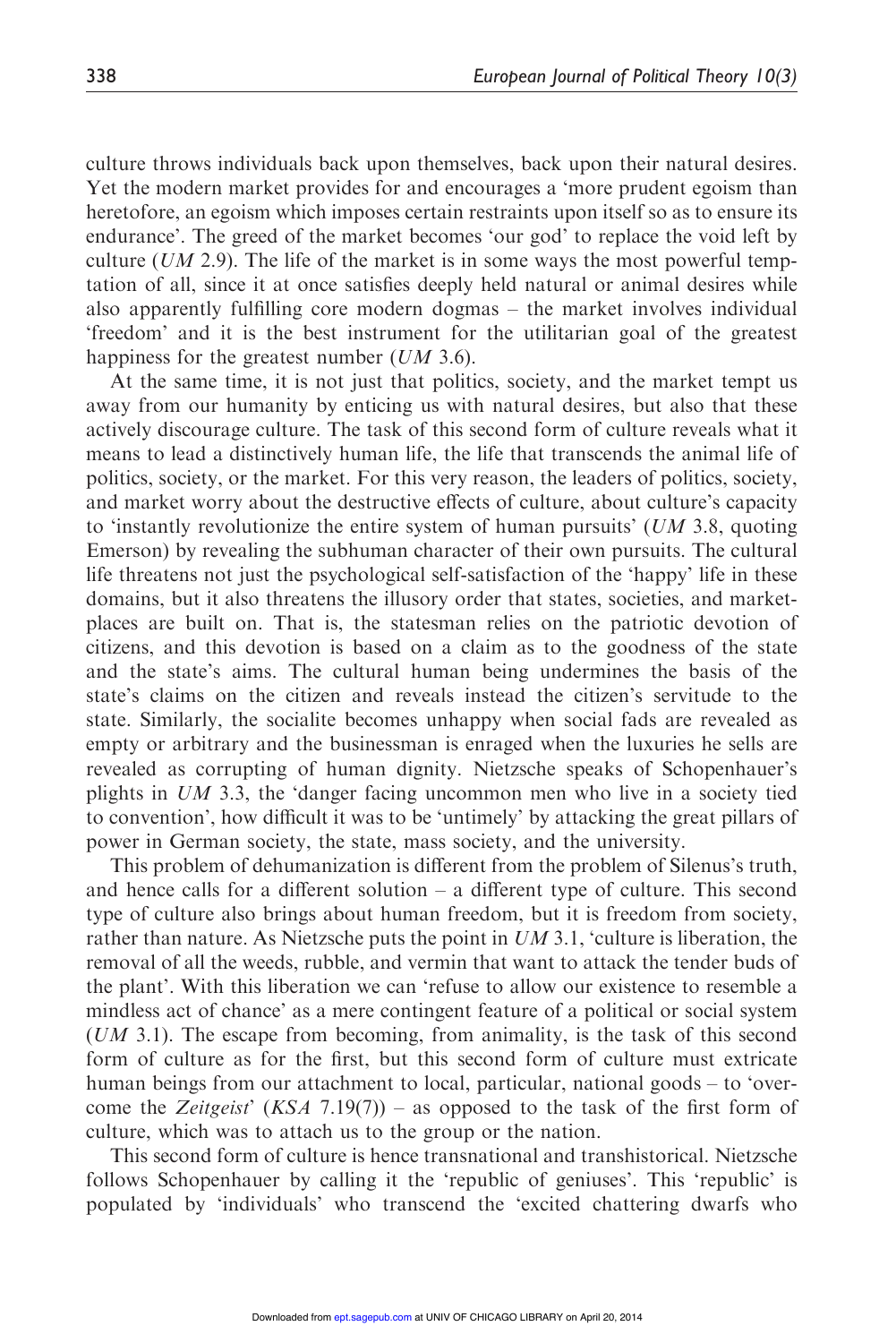creep about beneath them'  $(UM 2.9)$ , or rather the political, social, and economic activity of human beings, the 'confused mingling, mutual imitation, mutual outwitting and downtreading' which is a 'continuation of animality' and an immersion in the sea of becoming ( $UM$  3.5). These individuals engage in an 'exalted spiritdialogue (*Geistergespräch*)' among one another ( $UM$  2.9). This dialogue of spirits consists of those artists like Raphael, Goethe, Schiller, and those philosophers like Plato, Rousseau, and Schopenhauer, who 'live contemporaneously with one another' in the sense that they debate and inspire one another having transcended the concerns of animality  $(UM 2.9)$ . Nietzsche says in a similar passage earlier on 'monumental history' that the 'great moments in the struggle of the human individual constitute a chain, that this chain unites mankind across the millennia' (UM 2.2). The thoughts and lives of these individuals are thoroughly interlaced with one another in this vast republic of letters which 'form a kind of bridge across the turbulent stream of becoming'  $(UM 2.9)$ . This culture redeems humanity by liberating us from our own purposeless animality, by offering a purpose for all this political, social, and economic restlessness. It is for this reason, Nietzsche says, that the 'goal of humanity cannot lie in its end but only in its highest exemplars'  $(UM 2.9)$ , a sentiment he repeats in the infamous passage that one's life has significance 'only by your living for the good of the rarest and most valuable exemplars' (UM 3.6).<sup>35</sup> It is hence the 'task of history to be the mediator between [these individuals] and thus again and again to inspire and lend the strength for the production of the great man' ( $UM$  2.9). Or, as Nietzsche puts the point in  $UM$ 3.5, 'it is the fundamental idea of culture, insofar as it sets for each one of us but one task: to promote the production of the philosopher, the artist, and the saint within us and without us'. All individuals have a duty, in other words, to promote the ideal of humanity 'within us and without us'. Nietzsche is playing on the Kantian imperative, the 'circle of duties', as he calls it, to become 'worthy of the humanity that dwells within' us.<sup>36</sup>

All human beings have then a duty to perfect humanity insofar as we ourselves can engage in this 'spirit-dialogue' (or support and maintain it through our political, social, and economic activity). Fortunately, Nietzsche does not fall prey to the Kantian 'rigorism' charge about this cultural duty, because, for Nietzsche, each of us as human being has an inner aesthetic connection to humanity that far transcends our animalistic endeavors. Our recognition of our own distance from humanity makes us 'hate ourselves as we usually are', but also arouses our eros for this ideal of humanity, the 'bright sparks of the fire of love in whose light we cease to understand the word "I" ... and we are thus possessed of a heartfelt longing for bridges between here and there' (UM 3.5). Indeed, what arouses this shame and this longing are those 'exemplars' of humanity, those great individuals who speak to one another in the spirit-dialogue, the Socrateses or Goethes (UM 3.6). These individuals 'educate' in the German sense of er-ziehen, to draw us out of ourselves and up. In this sense, Nietzsche again connects his theory with the ancient notion of eros both in the sense that eros draws us out of our love of our own, but also that *eros* is aroused by the beauty or nobility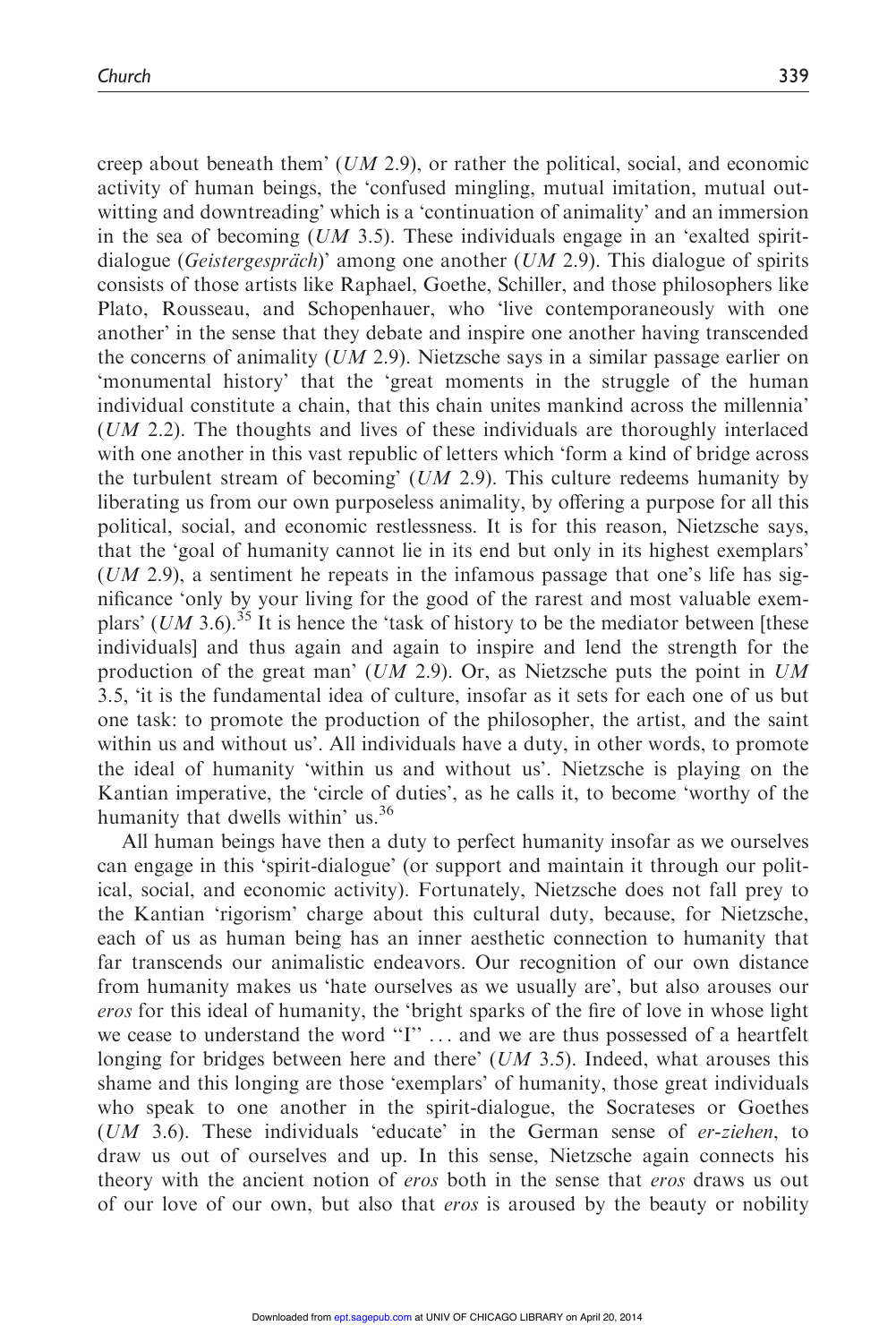(kalos) of human action, a beauty that itself stems from the idea of humanity revealed therein.<sup>37</sup>

Nietzsche describes the means by which culture arouses this human longing in UM 3.6. The 'consecration to culture' involves two steps. First, our encounter with culture and the exemplars who engage in it brings with it 'self-knowledge and dissatisfaction' with oneself. This dissatisfaction stems from our recognition that, 'I see above me something higher and more human than I am.' The eros or 'love' bestowed by culture cannot be taught, but rather it is imparted in our encounter with exemplary human beings, such that we gain a 'clear, discriminating, and selfcontemptuous' view of' ourselves, and we 'hate [our] own narrowness and shriveled nature' in our 'feeling of sympathy for the genius'  $(UM\ 3.6)$ . We see our own animalistic selves as fragmented among a thousand different concerns in society, enthralled to a thousand business transactions, and we find our erotic longing, we find 'we have an immeasurable longing to become whole'.<sup>38</sup> This first consecration to culture is very similar to Alcibiades's shame in the face of Socrates in the Symposium, which, as Nietzsche's Lieblingsdichtung, Nietzsche is surely thinking of here. Alcibiades, the great embodiment of the political, social, and economic life in Greece, feels 'shame before [Socrates] and him alone'.<sup>39</sup> Socrates' exemplary character and relentless arguments undermining Alcibiades's self-knowledge produces in him this feeling of shame in the face of distinctly human, as opposed to animal, activity.

Second, the 'more difficult' task is to move from this inner shame and longing to outward action on behalf of culture. That is, we must 'act, that is to say struggle on behalf of culture and hostility towards those influences, habits, laws, institutions in which he fails to recognize his goal'  $(UM\ 3.6)$ . Nietzsche describes the activity of individuals in culture most clearly in  $UM$  2. The injunction of 'monumental history' in particular resembles the cultural consecration, in that the 'commandment which rules over' the individual is this: 'that which in the past was able to expand the concept ''man'' and make it more beautiful must exist everlastingly, so as to be able to accomplish this everlastingly ... that is the fundamental idea of the faith in humanity'  $(UM 2.2)$ .

This task is indeed difficult for the reason Alcibiades gives, that is, because the pull of our animal desires is particularly strong. Yet for Nietzsche, action within culture is difficult for a deeper reason. That is, action within culture demands not that we slavishly submit ourselves to some abstract notion of 'humanity' – doing so would simply mirror the enslavement characteristic of the life slavishly devoted to the abstract entities of the state, mass society, and money. Rather, for Nietzsche, action within culture requires that we fulfill the law that 'every man is a unique miracle' (UM 3.1). That is, we must submit ourselves to the task of producing a unique voice and personality within that 'spirit-dialogue' among humanity. Such 'uniqueness' is much more difficult than we can imagine, for Nietzsche. When we often consider ourselves to be 'unique', to be 'finding ourselves', we are in fact merely uncovering larger historical and social determinations that have come to make me who I am. Discerning my own uniqueness requires the arduous effort of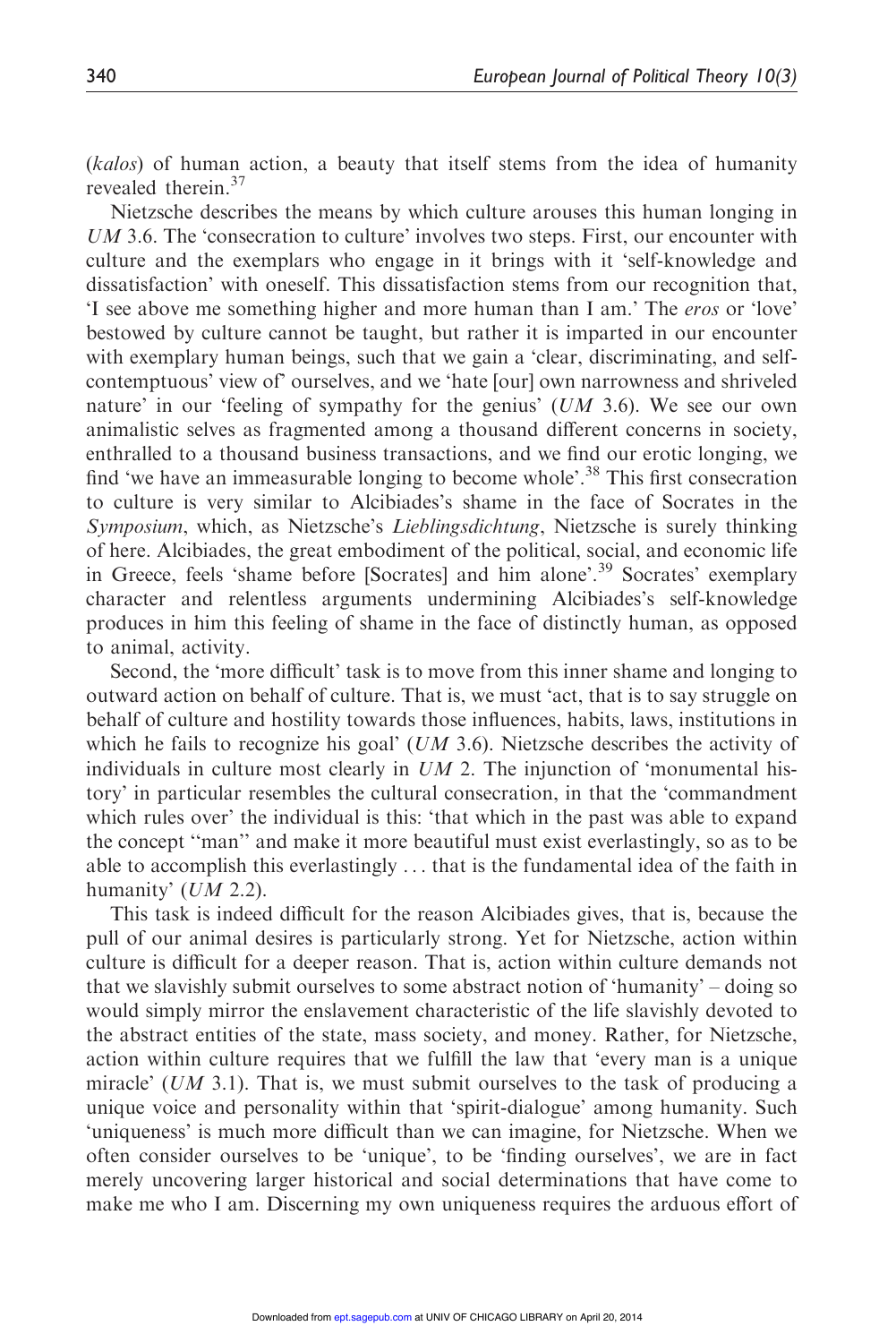self-knowledge, uncovering and mastering the determinations that make me me. This self-knowledge encompasses our activity in the first consecration to culture, that of learning about how I am shaped by political, social, and economic forces. But the self-knowledge of the second consecration to culture involves understanding those cultural determinations that have come to shape me, which means therefore submitting myself to a rigorous, disciplined education in the great minds of the past, a necessary prerequisite for discovering my own place or voice within this republic of geniuses. Nietzsche sums up this task when he claims that the 'individual has to employ his own wrestling and longing as the alphabet by means of which he can now read off the aspirations of mankind as a whole' (UM 3.6). The great minds of the past have made the individual who he is, but they have also given rise to this individual who can in turn shape the spirit-dialogue based on his own unique perspective.

Nietzsche reveals his two very different notions of culture in the two different accounts of how these individuals come to be. As we have seen, in the first culture, the 'people' has as its 'motherly vocation ... the begetting of the genius' (FEI 67). Yet here, individuals arise in opposition to their people. They do not provide an answer to their suffering, but a challenge to their self-complacency. Nietzsche recounts Emerson's warning 'when the great God lets loose a thinker on this planet. Then all things are at risk'  $(UM\ 3.8)^{40}$  Far from contradicting himself here, Nietzsche points to the two very different fundamental needs human beings have, liberation from nature and society, and the two opposed forms of community that meet these needs. Yet furthermore, I want to suggest, that had Nietzsche articulated these two notions of culture in this explicit way, he would not have regarded this opposition as a problem. On the contrary, the opposition between national and universal culture can be salutary in that each could serve to check the excesses of the other. On the one hand, the excessive emphasis on national culture can lead to chauvinism, vanity, and ultimately a nationalism that could break out into war such as in Bismarck's unified Germany. Universal culture could help moderate this tendency, and Nietzsche seems to suggest that the German cultural connection to a broader ancient heritage in ancient Greece can help moderate German self-satisfaction (see e.g. FEI lecture 3). On the other hand, the excessive extraction from national culture can lead to a rootless, rarefied culture that has no connection to the labours and sufferings of actual peoples. Throughout his life, from his early attachment to the particularism of German culture to his late faith in European culture, Nietzsche recognized the necessity of particular attachments to give human longing substance. Finally, given Nietzsche's pessimism about the modern human devotion to culture – human beings will by and large, he suggests, devote themselves to the animal pursuits of glory and pleasure, while it is rare for the genuinely human to arise – the two forms of culture could work in tandem to moderate the excesses of these animalistic desires. An education in culture could arouse our love of the distinctively human just enough to elevate the passions of politics, society, and the economy, to make them more reflective, less prone to depravity and deception, more imaginative and thoughtful.<sup>41</sup>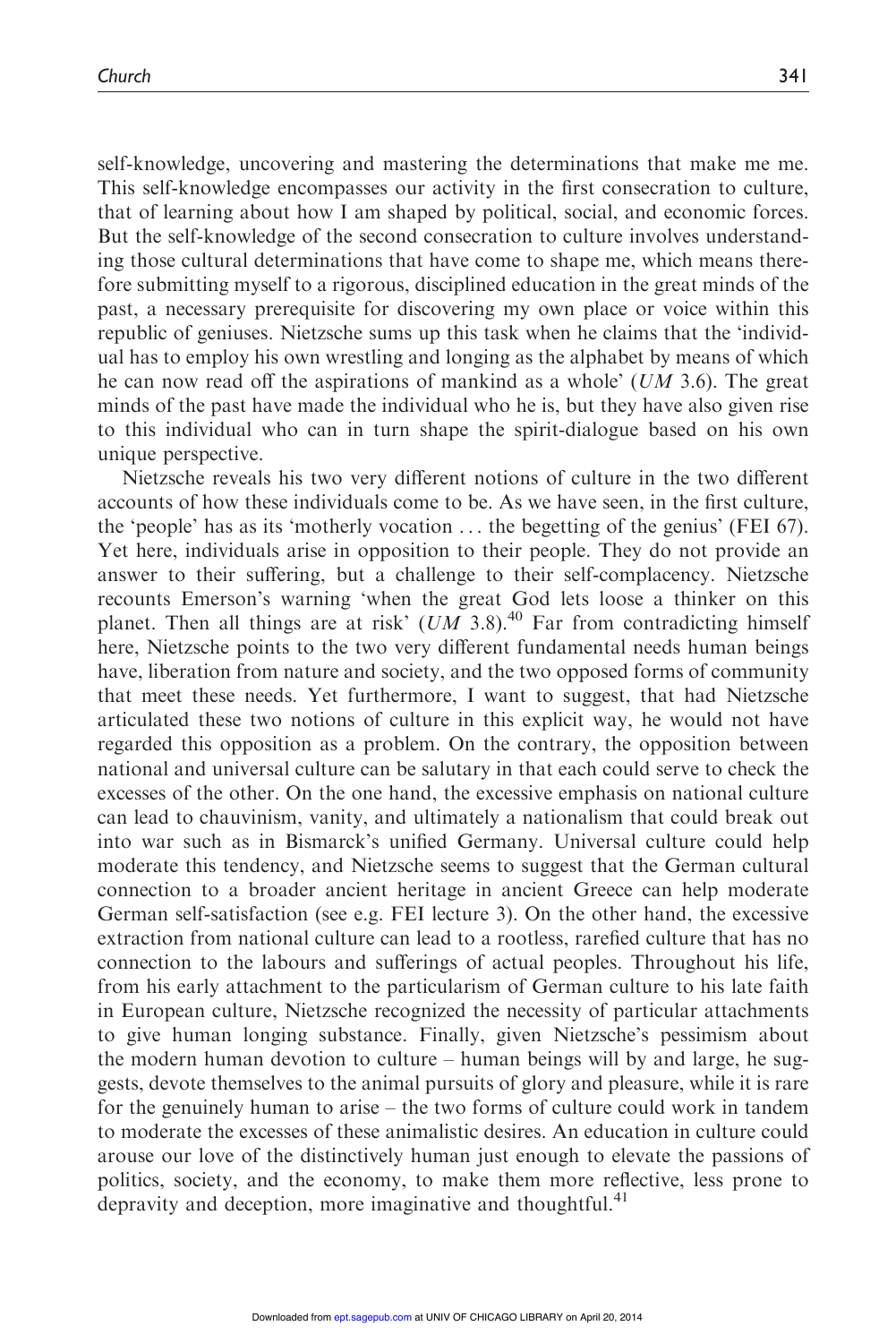### Conclusion

We are finally prepared to adjudicate the dispute over Nietzsche's politics, then, by reading that most contentious passage in  $UM$  3.6 so often cited –

How can your life, the individual life, receive the highest value, the deepest significance? How can it be least squandered? Certainly only by your living for the good of the rarest and most valuable exemplars, and not for the good of the majority, that is to say those who, taken individually, are the least valuable exemplars. And the young person should be taught to regard himself as a failed worker of nature but at the same time as a witness to the grandiose and marvelous intentions of this artist: nature has done badly, he should say to himself; but I will honor its great intentions by serving it so that one day it may do better.  $(UM\ 3.6)$ 

In the immediate sequel, Nietzsche remarks that 'by coming to this resolve, he places himself within the circle of culture, for culture is the child of each individual's self-knowledge and dissatisfaction with himself' ( $UM$  3.6). Nietzsche argues here not that we should sacrifice our lives literally for the 'most valuable exemplars', as if politics or society should be forcibly rearranged such that the many are to sacrifice ourselves in battle for the new Caesar, as Rawls and Hurka suggest. That is, Nietzsche is not offering a principle of justice here in any material sense that Rawls and Hurka has in mind. Material redistribution contributes little to cultural production and in most cases corrupts the cultural ideal. Indeed, in following Kant, Nietzsche sees the cultural and the material as largely opposed – the more we think of the tragic hero, for instance, as in it for power or his own good the less we think of him as a hero, as acting spontaneously out of a cultural ideal to advance humanity. Furthermore, it is not as if the 'majority' must sacrifice their happiness or be coerced in any way. Indeed, Nietzsche argues that it is the exemplars like Schopenhauer who lead the unhappy lives of poverty, not the titans of government and industry. Rather, what Nietzsche means here fundamentally is a cultural imperative, that we think of the goal of human life not as lying in political, social, or economic ends, but in cultural terms. Acting based on this cultural imperative will not mean much for the average person, according to Nietzsche, but the average person is not Nietzsche's target. Rather, he takes aim at those reformers of politics, society, and especially education, who put Enlightenment ideals of utilitarian justice and equality above the ancient ideals of cultural excellence.<sup>42</sup> Nietzsche emphasizes that education, for instance, should retain its 'classical' character, disciplining students in the training in culture, and not succumbing to 'dumbing down' education for a mass audience or by seeing the task of education as acquiring useful skills to be employed in politics or industry (FEI 66ff.). In such a case, education becomes 'instrumentalized' for political or economic pursuits that are themselves instruments for material, not spiritual needs.

Nietzsche does not have in mind the kind of political elitism Rawls and Hurka attribute to him, then. However, Nietzsche does, as we have just seen, subscribe to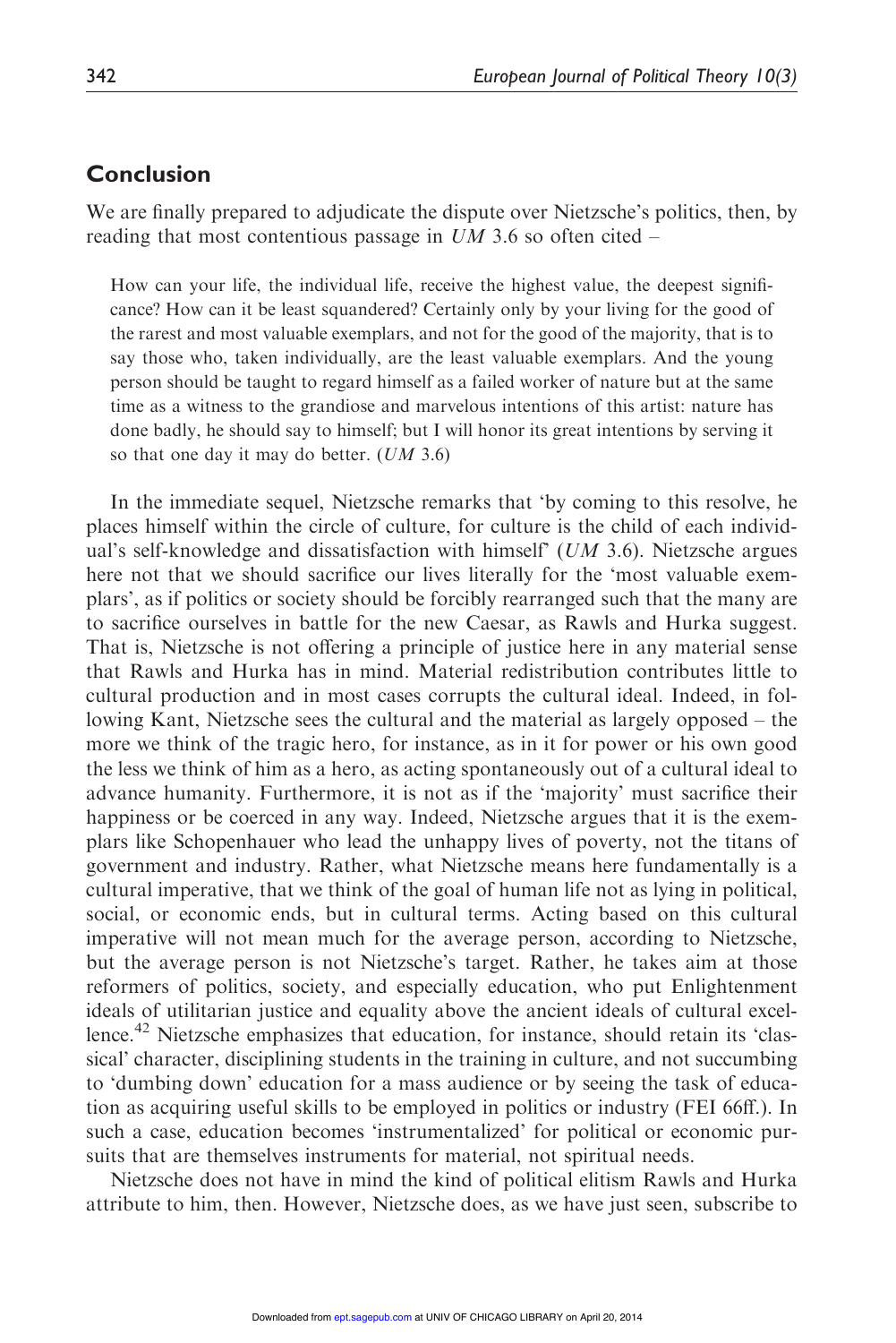a kind of cultural elitism that should restrain the leveling tendencies of Enlightenment thought. In this way, Cavell and Conant's liberal egalitarian reading fails to capture the spirit of Nietzsche's claims. Individuals indeed must work to promote the genius 'within them', and in this sense Nietzsche is an egalitarian, arguing that all human beings have the capacity to recognize the value of humanity within us.<sup>43</sup> However, Nietzsche argues that the actual participation in humanity will turn out to be for the rare and talented few, and that these few are devoted not to their own self-perfection, but are those who are capable of submitting themselves to the rigorous education to the republic of geniuses, who can attain a stature of a Goethe or Schiller, and hence who can put forth a unique voice, embody humanity, and become a genius or exemplar for others.<sup>44</sup>

The political implications of Nietzsche's view are far from horrendous or destructive, and indeed Cavell and Conant are closest to being right with regard to Nietzsche's politics (even if they fail to grasp Nietzsche's view of culture).<sup>45</sup> For Nietzsche, no one can be forced to lead a life of culture, indeed, force and culture are incompatible as the material or animal and the free or spiritual. As such, the political should not directly serve cultural ends. However, the political should indirectly serve cultural ends by providing protection against those who would coerce the cultured. Culture provides in turn a function for the majority in two ways: first, by providing meaning for the suffering of particular groups or nations, and, second, by moderating the excessive passions often destructive of political, social, and market orders. Despite these less than oppressive political views, Nietzsche's decidedly elitist view of culture is anathema to democratic ears, and his view of the human good is difficult to swallow for liberals.

Still, Nietzsche makes a powerful case that deserves to be aired. I want to suggest in conclusion that Nietzsche's view can actually be very useful in contemporary discussions of culture and democracy. This matter of 'culture' is a recurring and vexed problem in modern pluralist democracies. Disputes between conservative defenders of a national cultural identity and liberal proponents of multiculturalism proceed unabated. Nowhere is this more evident than in debates concerning education and the curriculum for primary and secondary schools. Is it desirable (and even possible) to cultivate a sense of national identity in schoolchildren through the design of a U.S. History curriculum? Or is national identity a remnant of the pre-liberal past, so that we should cultivate individual identities, whether through cosmopolitan celebrations of difference, or, by contrast, in minority culture-specific charter schools that seek to promote and cherish a particular group identity, for instance?

Nietzsche offers a principled middle ground between these two positions. Nietzsche's model of cultural education is at once national and universal, corresponding to Nietzsche's two forms of culture. On the one hand, national culture is desirable, but not for the purposes of indoctrination or any end related to politics, society, or the market. Rather, national culture is valuable as an answer to the question of why human life is valuable in a meaningless universe. In this regard, founders of culture are particularly important as demonstrations of the free and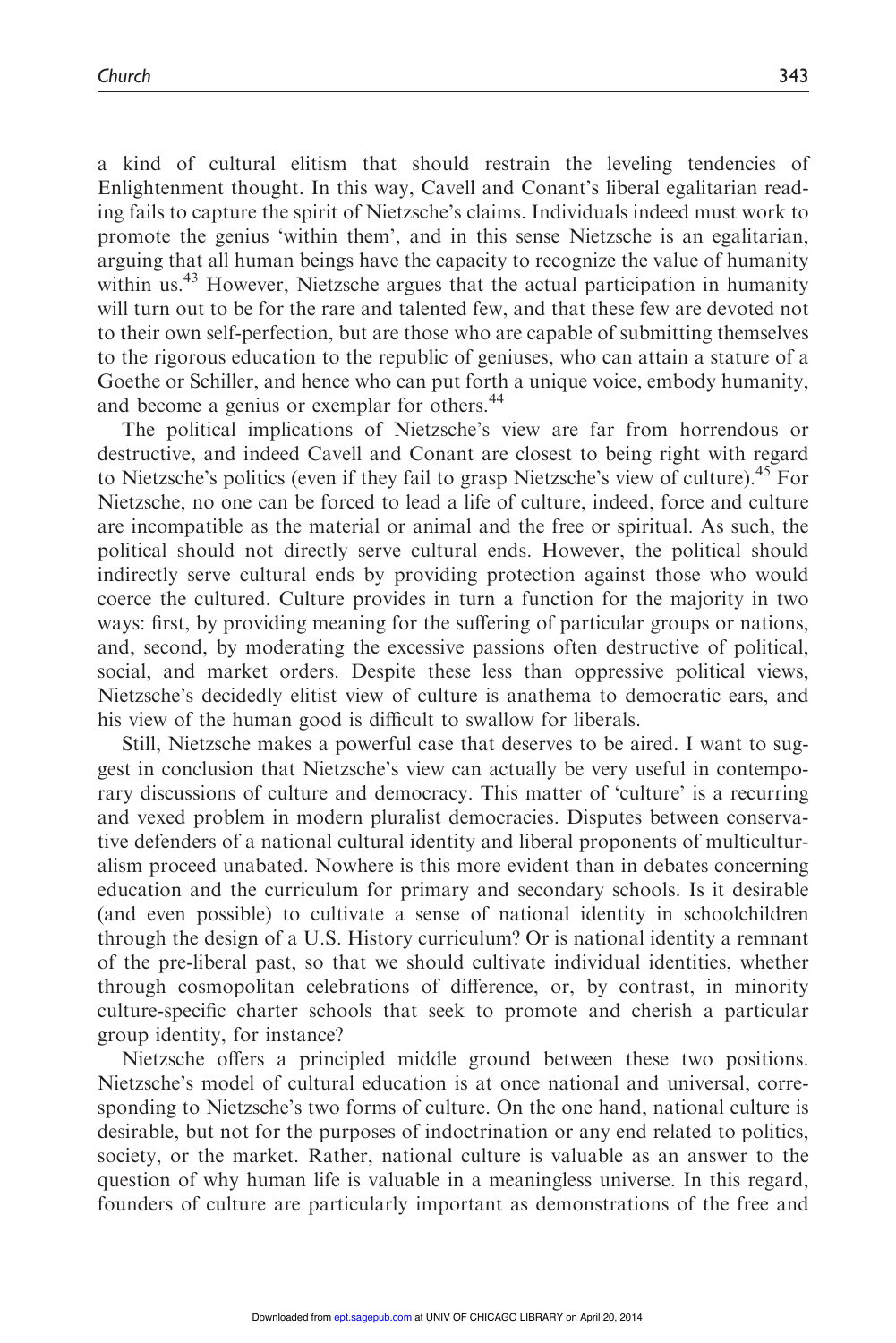noble life. Moreover, such tragic heroes can be founders of nations, but also of groups – perhaps Nietzsche would not agree, but a founder of culture such as Frederick Douglass or Martin Luther King, Jr. helped make sense of African-American suffering in the US in providing a model of how to live nobly through suffering. On the other hand, universal culture is desirable because human beings, as animals, are naturally inclined toward the animalistic lives within politics, society, and the market. Universal culture provides a corrective to the narrowness and bigotry of national and group culture, but, equally important, it arouses the human soul beyond the narrow confines of a material existence and moderates the intrinsic excesses of a power-hungry politics, a greedy marketplace, or a shallow society – universal culture reveals those exemplars whose nobility or beauty (kalos) arouses individual eros to attain in their own lives a measure of a full human life.

#### Abbreviations of Nietzsche's Works

BT: The Birth of Tragedy, tr. Ronald Spiers. Cambridge: Cambridge University Press, 1999.

FEI: On the Future of Our Educational Institutions, trans. Michael W. Grenke. South Bend, IN: St. Augustine's Press. 2004

GS: Gay Science, ed. Bernard Williams, tr. Josefine Nauckhoff. Cambridge: Cambridge University Press, 2001.

KSA: Sämtliche Werke: Kritische Studienausgabe, ed. G. Colli and M. Montinari. Dordrecht: de Gruyter, 1988.

PTAG: Philosophy in the Tragic Age of the Greeks, trans. Marianne Cowan. Washington, DC: Regnery Publishing, Inc. 1962.

UM: Untimely Meditations, tr. R. J. Hollingdale (cited by essay number, then section number), Cambridge: Cambridge University Press, 1983.

#### **Notes**

Thanks to the anonymous reviewers for helpful comments that improved the final manuscript. Paul Franco, Paul Stern, and Catherine Zuckert also helped me conceptualize the issues here through numerous conversations about Nietzsche and culture.

1. The literature here is vast. The 'aristocratic radical' defenders include: B. Detwiler (1990) Nietzsche and the Politics of Aristocratic Radicalism. Chicago: University of Chicago Press. F. Appel (1998) Nietzsche contra Democracy. Ithaca, NY: Cornell University Press. D. Dombowsky (2009) 'Nietzsche as Bonapartist', in H. W. Siemens (ed.) Nietzsche, Power, and Politics: Rethinking Nietzsche's Legacy for Political Thought, pp. 347–369, Berlin: Walter de Gruyter. The liberal democratic reading has (at least) three strands – one that stems from the postmodernist reading of Nietzsche from Foucault and includes those agonist democrats like: M. Warren (1988) Nietzsche and Political Thought. Cambridge, MA: MIT Press. B. Honig (1993) Political Theory and the Displacement of Politics. Ithaca, NY: Cornell University Press. W. Connolly (2002) Identity/Difference: Democratic Negotiations of Political Paradox. Minneapolis: University of Minnesota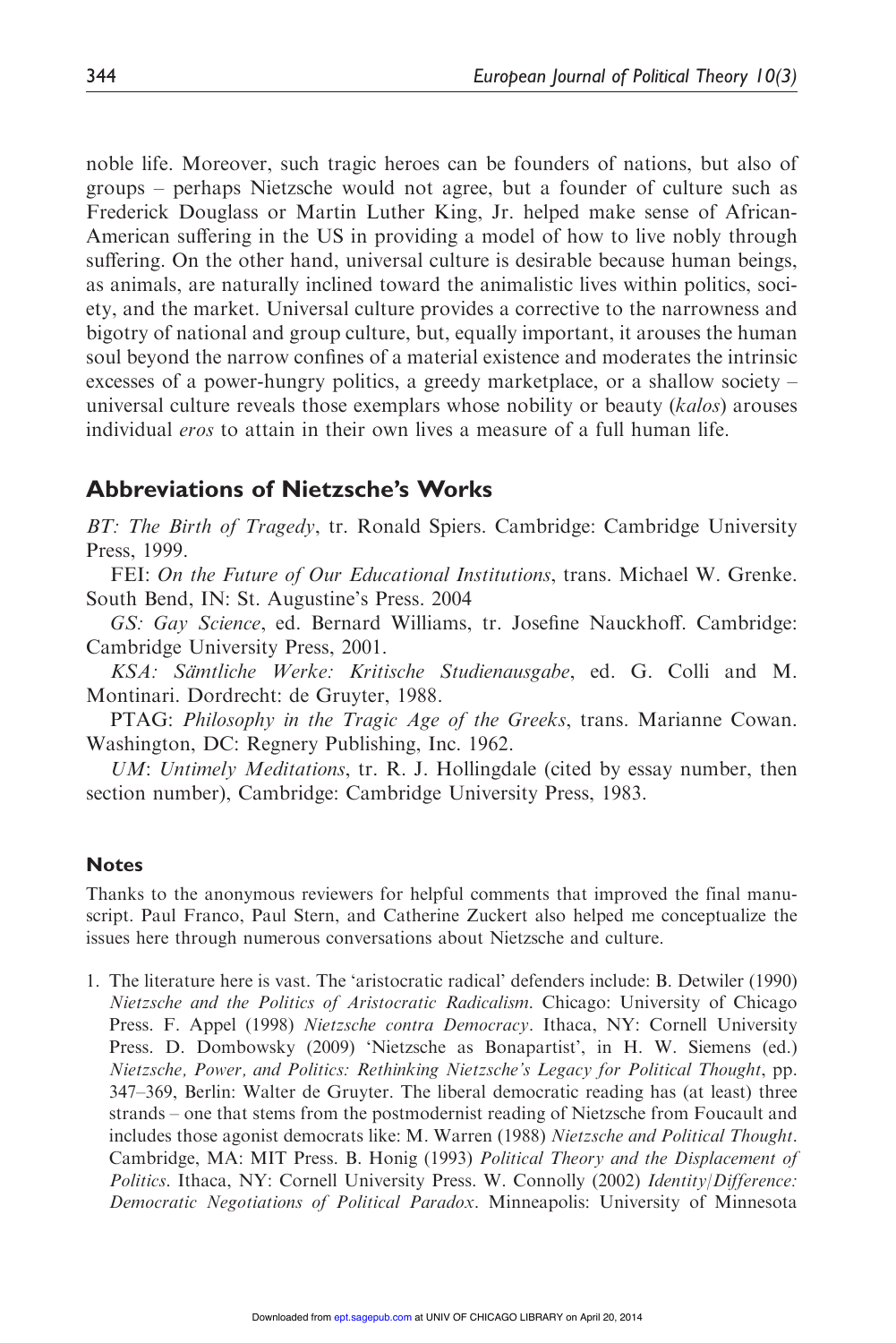Press. L. Hatab (1995) A Nietzschean Defense of Democracy. Chicago: Open Court Publishing. The second arises from the liberal 'ironist' bourgeois appropriation of Nietzsche in R. Rorty (1989) Contingency, Irony, and Solidarity. Cambridge: Cambridge University Press. The third responds to Rawlsian liberalism with a democratic perfectionism in S. Cavell (1990) Conditions Handsome and Unhandsome: The Constitution of Emersonian Perfectionism. Chicago: University of Chicago Press. J. Conant (2000) 'Nietzsche's Perfectionism: A Reading of Schopenhauer as Educator', in R. Schacht (ed.) Nietzsche's Postmoralism, pp. 181–244. Cambridge: Cambridge University Press.

- 2. Warren (n. 1), p. 47.
- 3. Nietzsche's view of culture in some ways matches with Scruton's view of 'high culture', but Nietzsche does still follow Herder in incorporating something of what Scruton calls 'common culture'. See R. Scruton (1998) An Intelligent Person's Guide to Modern Culture, ch. 1. South Bend, IN: St Augustine's Press. For helpful general discussions of Nietzsche's early view of culture, see R. McGinn (1975) 'Culture as Prophylactic: Nietzsche's Birth of Tragedy as Culture Criticism', Nietzsche Studien, vol. 4, 75–138. Q.P. Taylor (1997) The Republic of Genius, pp. 69–91. Rochester, NY: University of Rochester Press. C. Zuckert (1976) 'Nature, History, and the Self: Nietzsche's Untimely Considerations', Nietzsche-Studien, 5: 55–82, offers an illuminating discussion that seeks to synthesize the philosophy of UM, and brings out Nietzsche's worries about the consequences of modernity for the possibility of achieving common ground among individuals. P. Franco (2007) 'Nietzsche's Human, All Too Human, and the Problem of Culture', Review of Politics, vol. 69, 215–43, insightfully develops Nietzsche's notion of culture in the middle-period works, yet wrongly, as I will argue, attributes to the early period works an excessive reliance on art at the expense of knowledge.
- 4. J. Rawls (1971) A Theory of Justice, pp. 285–292. Cambridge, MA: Harvard University Press. T. Hurka (1993) Perfectionism, pp. 75–9. Oxford: Oxford University Press. Cavell (n. 1), pp. 49–53. Conant (n. 1). For a defense of Nietzsche's 'perfectionism' across his entire corpus see Daniel Conway (1997) Nietzsche and the Political, pp. 6–27. New York: Routledge.
- 5. Hurka (n. 4), p. 3.
- 6. For a nice elaboration of Nietzsche's fundamental commitment to realizing 'humanity' throughout his writings see B. Yack (1992) The Longing for Total Revolution: Philosophic Sources of Social Discontent from Rousseau to Marx and Nietzsche, pp. 310–64. Berkeley, CA: University of California Press. C. Zuckert (1983) 'Nietzsche on the Origin and Development of the Distinctively Human', Polity, vol. 16, no. 1 Autumn 1983, 48–71, shows that Nietzsche's later *Genealogy of Morality* is concerned with locating and perfecting the 'distinctively human'. Despite a general agreement that Nietzsche's fundamental meta-ethical commitment is to perfecting humanity, there are dissenters. B. Leiter defends a naturalized understanding of Nietzsche's metaethics: (2002) Routledge Philosophy Guidebook to Nietzsche on Morality. New York: Routledge. While A. Nehamas and others have defended a formal understanding of Nietzsche's ethics based on aesthetic principles of order and harmony: Nehamas (1987) Nietzsche: Life as Literature. Cambridge, MA: Harvard University Press.
- 7. F. Nietzsche (1983) Untimely Meditations, tr. R. J. Hollingdale, 2.9. Cambridge: Cambridge University Press. This is abbreviated in the text as UM.
- 8. T. Hobbes (1994 [1651]) Leviathan, pp. 33, 34–5, 81. Indianapolis: Hackett Publishing.
- 9. John Locke was an important transitional figure from Hobbes to Rousseau and Kant in attempting to restore human dignity to an empiricist anthropology. See on Locke on dignity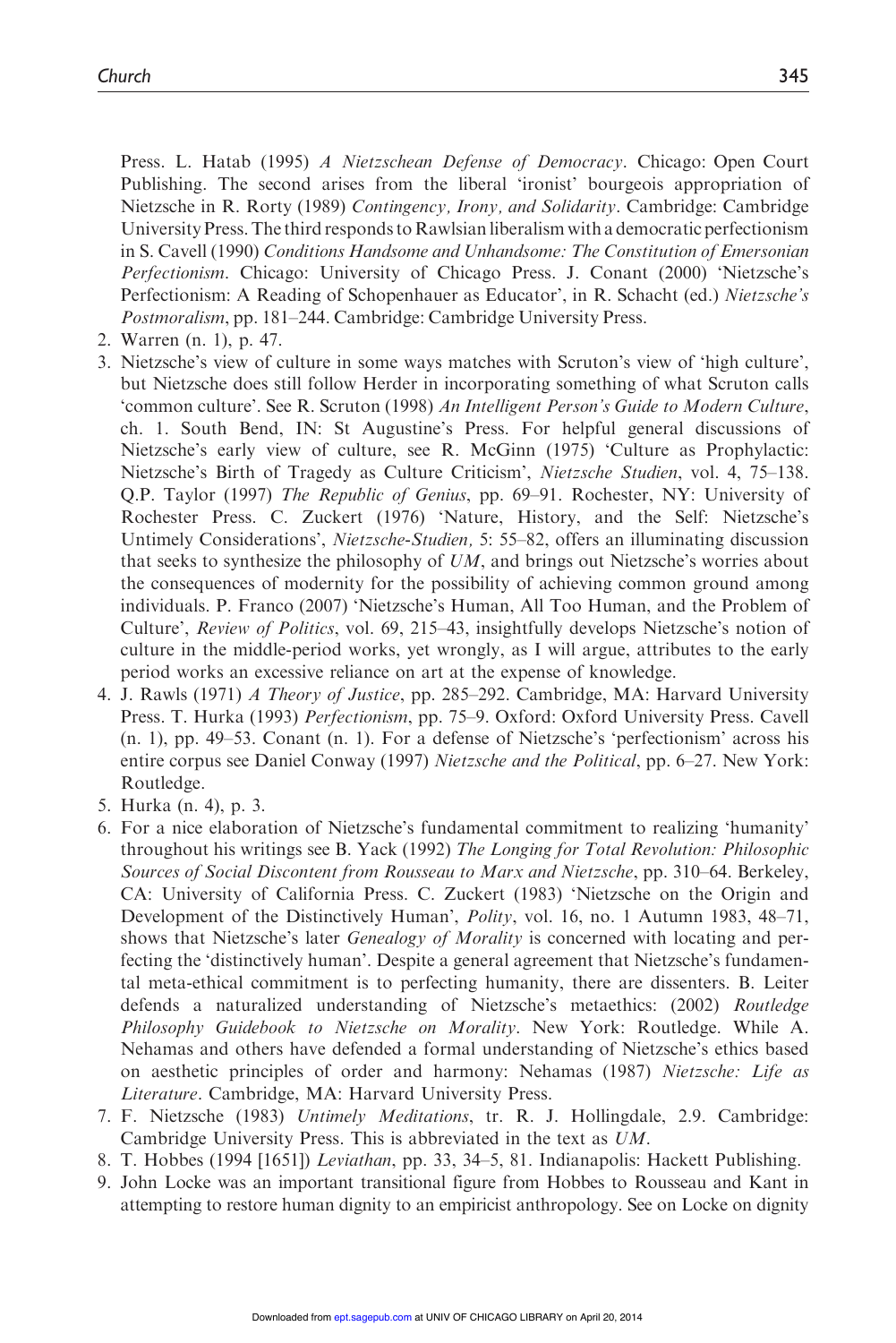M. Zuckert (2007) 'Human Dignity as the Basis of Justice', The Hedgehog Review, 9(3): 32–48, Fall 2007 and on Locke's influence on Hegel, J. Church, 'Personhood and Ethical Commercial Life: Hegel's Transformation of Locke', in L. A. Ward (forthcoming) Natural Rights and Political Philosophy. Notre Dame. IN: University of Notre Dame.

- 10. J.-J. Rousseau (1987 [1755]) Basic Political Writings, p. 44. Indianapolis: Hackett Publishing.
- 11. On this point, see Kant's remarks about the 'Copernican revolution in philosophy' at Bxvi in the Critique of Pure Reason, Trans. Paul Guyer and Allen W. Wood, Cambridge: Cambridge University Press, 1998.
- 12. See Herder, Another Philosophy of History, pp. 11, 50–4; G.W.F Hegel (1991) Elements of the Philosophy of Right, Trans. H.B. Nisbet, para. 5, Cambridge: Cambridge University Press.
- 13. See F. Schiller (2004 [1794–5]) On the Aesthetic Education of Man, pp. 68–89. Dover.: 'To watch over these two impulses, and to secure for each its boundaries, is the task of culture, which therefore owes justice equally to both, and has to uphold not only the rational impulse against the sensuous, but also the latter against the former.'
- 14. Nietzsche 'establishes' this stage only in an inchoate form in his early period work Nietzsche's mature period writings on the will to power and genealogy are required to fully flesh this stage out.
- 15. F. Nietzsche (2001) Gay Science, ed. Bernard Williams, tr. Josefine Nauckhoff, aphorism 357. Cambridge: Cambridge University Press. (Cited in text as GS, with aphorism number.) For a rich, illuminating discussion of Nietzsche's approach to history, see C. Emden (2008) Friedrich Nietzsche and the Politics of History. Cambridge: Cambridge University Press. This article has benefited greatly from Emden's research into Nietzsche's skepticism about Enlightenment humanism and the modern state.
- 16. The three character types representing these activities are the artist, saint, and philosopher – for insightful analysis see  $UM$  3.5 and L. P. Thiele (1990) *Friedrich Nietzsche and* the Politics of the Soul: A Study of Heroic Individualism. Princeton: Princeton University Press. T. Heilke offers a useful grasp of Nietzsche's 'musical' politics: (1997) Nietzsche's Tragic Regime: Culture, Aesthetics, and Political Education. DeKalb, IL: Northern Illinois University Press. This is not to say that politics is irrelevant to cultural activity – indeed, culture and politics will always be interdependent – but rather that human beings are not 'political animals' in the way Hegel retrieves Aristotle's famous claim and makes political participation the standard of a good human life.
- 17. See preface to F. Nietzsche 'Philosophy in the Tragic Age of the Greeks', tr. Marianne Cowan (cited as PTAG in the text, with page numbers).
- 18. Cf. UM 3.5 in which Nietzsche claims that 'nature needs knowledge', and 'all nature presses towards man ... [and] thereby intimates that man is necessary for the redemption of nature from the curse of the life of the animal, and that in him existence at last holds up before itself a mirror in which life appears no longer senseless but in its metaphysical significance'. The 'fundamental idea of culture' consists of this 'perfecting of nature'.
- 19. F. Nietzsche (1988) Sämtliche Werke: Kritische Studienausgabe, ed. G. Colli and M. Montinari, 7.19 (16–17). Dordrecht: de Gruyter. (Cited in text as KSA.)
- 20. Though Nietzsche fails to distinguish explicitly the two senses of culture in his early work, he does invoke both forms in UM 3 (it is not as if he conceives of one notion of culture in BT and then drops it in UM – he stays rather consistent in his inconsistency in his early period). He does use two different German terms that are often rendered as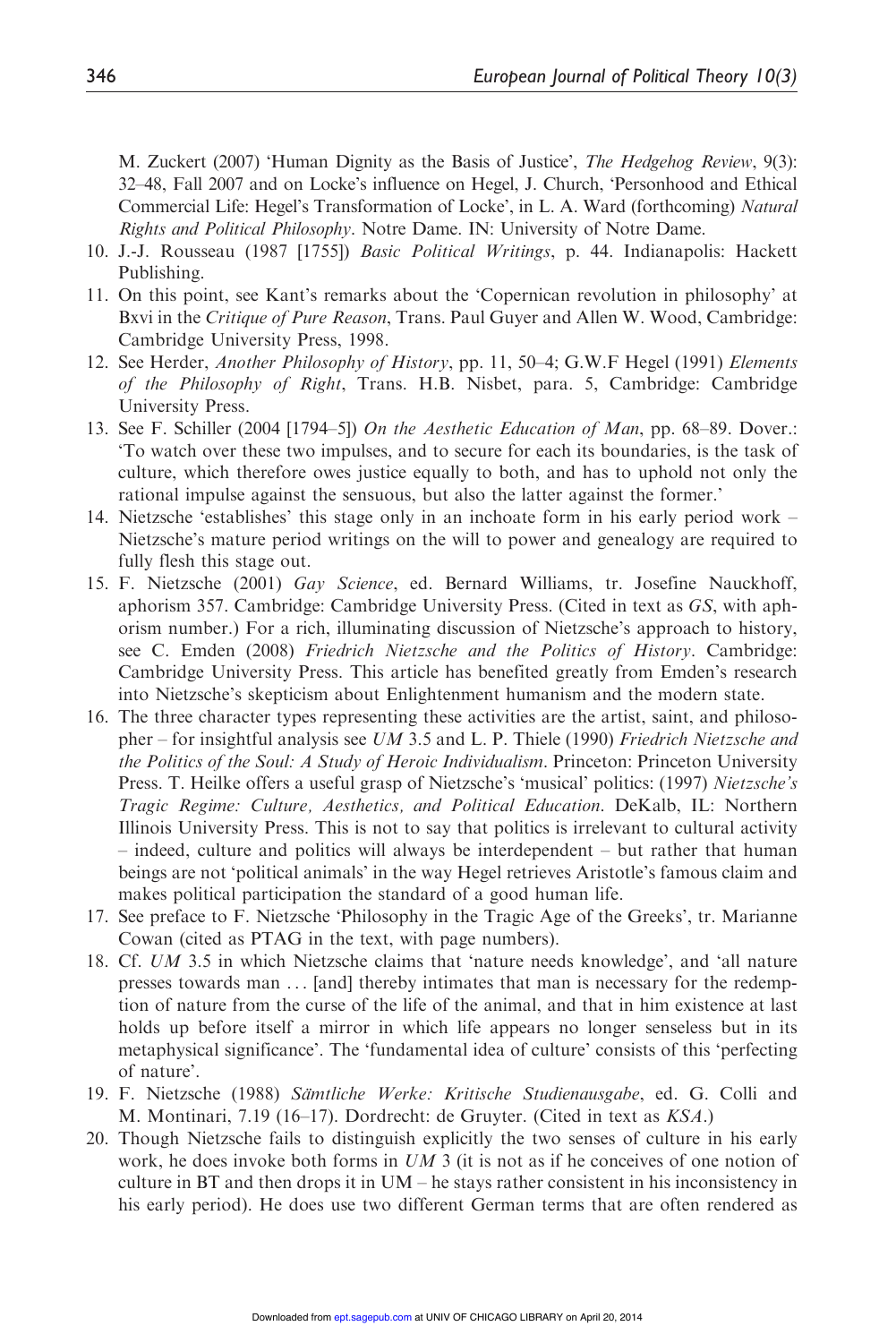'culture' in English translations – Kultur and Bildung – but Nietzsche employs these terms interchangeably, despite the venerable tradition of German theory of Bildung. See helpful discussions of Bildung by W. Bruford (1975) The German Tradition of Self-Cultivation. Cambridge: Cambridge University Press. R. Geuss (1996) 'Kultur, Bildung, Geist', History and Theory 35(2): 151–64. However, Nietzsche does reserve scorn for the Enlightenment understanding of Bildung, represented by the 'gebildet'  $(UM 1.1)$ , those philistines like Strauss who take themselves to be 'cultured'  $(gebilde)$ while reflecting the worst excesses of a shallow fashionable intellectual snobbery. In his famous discussion of the 'last men' in his Zarathustra, Nietzsche will again use Bildung more broadly but also derisively to refer to the modern pride in civilized society, a society Nietzsche sees as spiritually bankrupt (See F. Nietzsche (1966) Thus Spoke Zarathustra, Trans. Walter Kaufmann, preface, section 5, New York: Penguin Books). Yet despite these derogatory remarks, Nietzsche employs *Bildung* (and Kultur) to refer to his own positive cultural ideal.

- 21. See, for instance, F. Nietzsche (n.d.) 'On the Future of Our Educational Institutions' (FEI), tr. Michael W. Grenke, p. 17, where Nietzsche articulates two 'drives' that make up a proper cultural education – on the one hand, education fosters the 'narrowing and concentration of education', and, on the other, education aims for the 'strengthening and self-sufficiency of education'. These two drives roughly line up to the aims of the two kinds of culture I elicit in Nietzsche – the 'narrowing' pairs up with the first, particularist notion of culture, while the 'self-sufficiency' view matches the second, universal view.
- 22. At the same time, Nietzsche thinks that this sickness is 'like pregnancy' that is, it is not a fact to be regretted, but rather to be celebrated for its creative potential. See F. Nietzsche (1994) On the Genealogy of Morality, Trans. Carol Diethe, essay 2, section 19, Cambridge: Cambridge University Press.
- 23. F. Nietzsche (1999) The Birth of Tragedy, tr. Ronald Spiers, p. 87. Cambridge: Cambridge University Press. (Cited in the text as BT.)
- 24. See, further, UM 2.9 on the deadly truths that would reveal the meaninglessness of nature and hence reintroduce Silenus' truth on a mass scale, which, in Nietzsche's mind would lead to the 'people perish[ing] of petty egoism, ossification and greed'.
- 25. J. Young also nicely describes Nietzsche's early encounter with Schopenhauer as the existential concerns that animated his interest. See J. Young (2010) Friedrich Nietzsche: A Philosophical Biography, pp. 81–98. Cambridge: Cambridge University Press.
- 26. See A. Schopenhauer (1969 [1818]) The World as Will and Representation, tr. E. F. J. Payne, pp. 283, 309, 311–26. New York: Dover.
- 27. My reading of Nietzsche takes aim at the interpretation of Nietzsche's culture that prizes a mythology, a mere distraction from the tragic wisdom of the truth about nature and an immersion into artwork. Rather, Nietzsche's culture specifically incorporates tragic wisdom and justifies human life nonetheless.
- 28. Nietzsche emphasizes the point that it is the representation of nature, not an exact revelation of nature, that absorbs the cultured Greek – Nietzsche claims that it is not just our 'existence' but also the 'world' that is 'eternally justified' as an 'aesthetic phenomenon'. For Nietzsche, the world has no 'justification' in itself, but rather must be supplied one by human art.
- 29. Some excellent new studies have shed considerable light on Nietzsche's debt to Kant see, for instance, R. K. Hill (2003) Nietzsche's Critiques: The Kantian Foundations of his Thought. Oxford: Oxford University Press. M. S. Green (2002) Nietzsche and the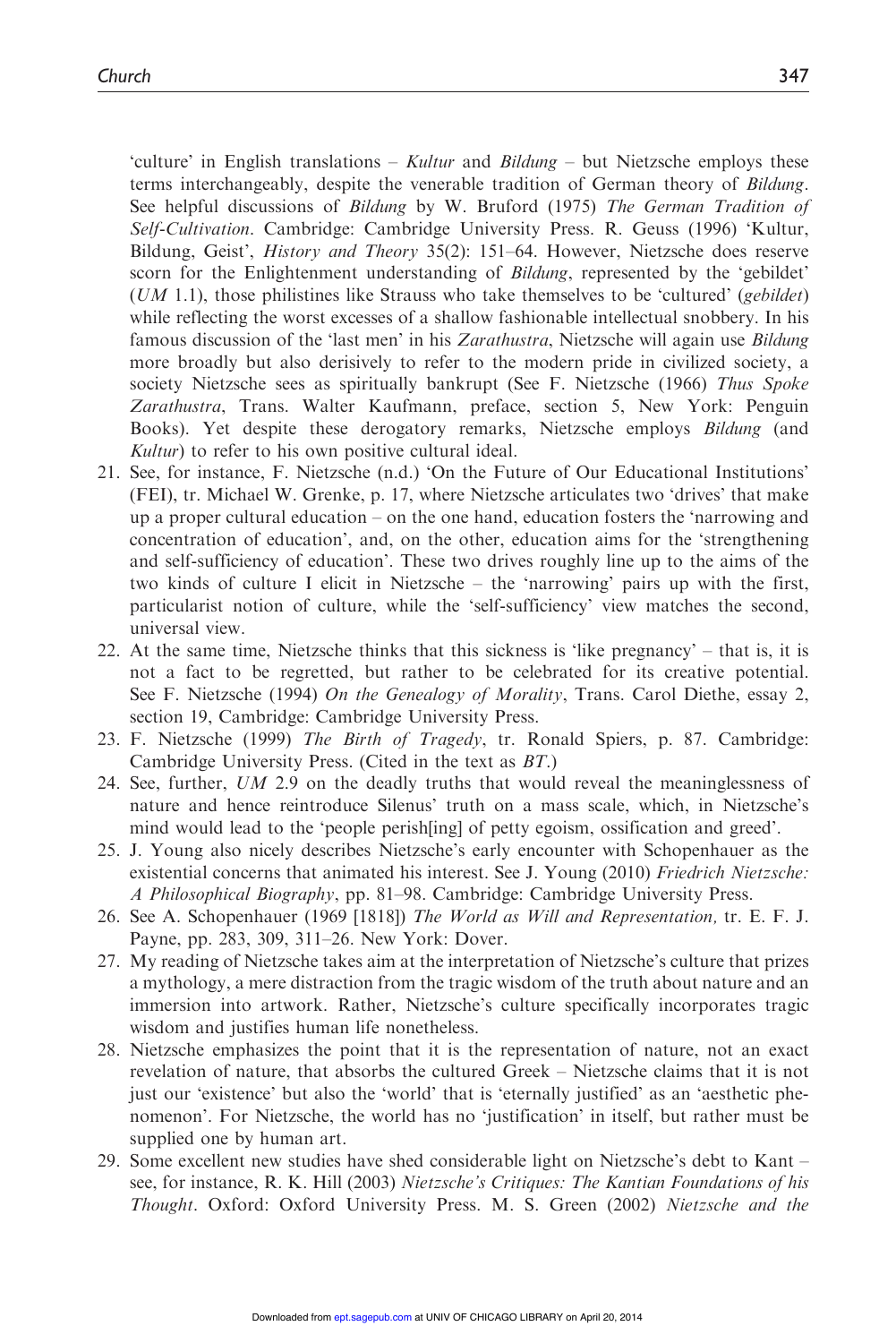Transcendental Tradition. Urbana: University of Illinois Press. See also D. Owen (2009) 'Autonomy, Self-Respect, and Self-Love: Nietzsche on Ethical Agency', in K. G. May (ed.) Nietzsche on Freedom and Autonomy, issue 24, pp. 197–222. Oxford: Oxford University Press. K. Gemes (2009) 'Nietzsche on Free Will, Autonomy, and the Sovereign Individual' in K. G. May (ed.) Nietzsche on Freedom and Autonomy, pp. 33–50. Oxford: Oxford University Press. These have rightfully elicited Nietzsche's commitment to an ethical ideal of 'autonomy.'

- 30. Immanuel Kant (1981) Grounding for the Metaphysics of Morals. Trans. James W. Ellington, p. 19, Indianapolis, IN: Hackett Publishing Company.
- 31. Emphasis Nietzsche's. Schiller's elaborated Kant's point about the difficulty in discerning human freedom in his essay *Über Anmut und Würde* (F.Schiller (2005) "On Grace and Dignity,'' in Schiller's 'On Grace and Dignity' in Its Cultural Context, ed. Jane V. Curran and Christophe Fricker. Rochester, NY: Camden House. pp. 123–170). Schiller argued that human freedom is most clearly revealed through 'dignity' (Würde), that is, through the conflict of our natural inclinations and our duties. Nietzsche is in turn appropriating this Schillerian point for his theory of culture. See  $BT$  92 for Nietzsche's appropriation of Schiller's *Naive and Sentimental Poetry*. See N. Martin for the judgment that BT 'engages in a constructive and at times even deferential manner with Schiller's aesthetic theory' and, I think here, with the moral theory: Martin (1996) Nietzsche and Schiller: Untimely Aesthetics. Oxford: Clarendon Press.
- 32. Cf. also KSA 7.19(13): the individual does not 'stand so wholly removed, as an exception, from the people: the will [of the people] wants something of him as well. The aim is the same as in art – its very own transfiguration and redemption (*Erlösung*)'
- 33. Nietzsche's account of the moment of liberation of the human from nature is complicated in a further way – that is, Nietzsche wants to emphasize that the liberation from nature as represented by Prometheus is assisted by nature itself as represented by the 'Titan Atlas, brother of Prometheus' (BT 51). Nietzsche again wants to emphasize that human freedom is not some supernatural power, but is essentially consistent with a thoroughly naturalistic view of the world. On this matter, see Nietzsche's ambivalence towards Schiller's idealism on BT 38–9.
- 34. For Nietzsche, ancient communities did not lead to this dehumanization or alienation of citizens from the political community, in part because politics and culture were not disentangled as they have become in the modern age. See UM 2.10 on Nietzsche's praise of the Greeks and for further discussion J. Church (forthcoming) Infinite Autonomy: The Divided Individual in the Political Thought of G. W. F. Hegel and Friedrich Nietzsche, ch. 7. Philadelphia: Penn State Press.
- 35. J. Conant does not discuss this passage from UM 2.9 where Nietzsche is explicit about the inegalitarian character of his notion of 'exemplar'. See J. Conant (2000) 'Nietzsche's Perfectionism: A Reading of Schopenhauer as Educator', in R. Schacht (ed.) Nietzsche's Postmoralism, pp. 181–244. Cambridge: Cambridge University Press.
- 36. Immanuel Kant (1996) The Metaphysics of Morals. Trans. Mary Gregor, pp. 150–1, Cambridge: Cambridge University Press.
- 37. For an elaboration of Nietzsche's appropriation of Socrates and eros, see J. Church (2006) 'Dreaming of the True Erotic: Nietzsche's Socrates and the Reform of Education', History of Political Thought, 27(4): 685–710, Winter 2006.
- 38. See Aristophanes' account of eros as a desire to become whole in Symposium 189aff. As V. Lemm rightly points out, Cavell and Conant only emphasize this first consecration to culture in their intrapsychic account of Nietzsche's perfectionism. They overlook the